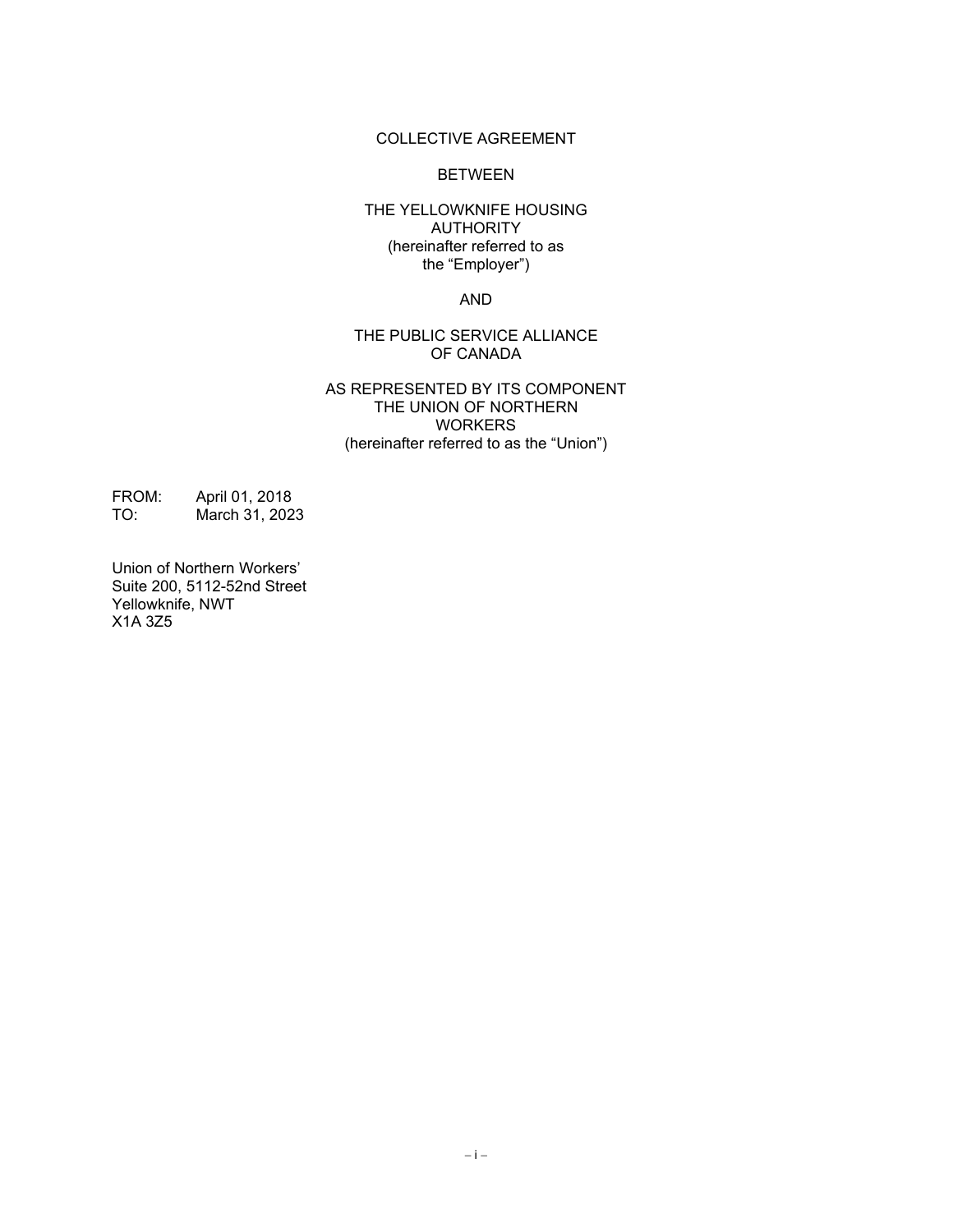#### **Numerical Index**

| ARTICLE 14 - PROVISION OF BULLETIN BOARD SPACE AND OTHER FACILITIES X      |  |
|----------------------------------------------------------------------------|--|
|                                                                            |  |
|                                                                            |  |
|                                                                            |  |
|                                                                            |  |
|                                                                            |  |
|                                                                            |  |
|                                                                            |  |
|                                                                            |  |
|                                                                            |  |
|                                                                            |  |
|                                                                            |  |
| <b>ARTICLE 26 - EMPLOYEE PERFORMANCE REVIEW AND EMPLOYEE FILES  XXIV</b>   |  |
|                                                                            |  |
|                                                                            |  |
|                                                                            |  |
|                                                                            |  |
|                                                                            |  |
|                                                                            |  |
|                                                                            |  |
| <b>ARTICLE 34 - VACANCIES, JOB POSTING, PROMOTIONS, AND TRANSFERS XXIX</b> |  |
|                                                                            |  |
| ARTICLE 36 - PROMOTIONAL OPPORTUNITIES - PROBATIONARY EMPLOYEESXXX         |  |
|                                                                            |  |
|                                                                            |  |
|                                                                            |  |
| <b>ARTICLE 40 - RE-OPENER OF AGREEMENT AND MUTUAL DISCUSSIONS XXXI</b>     |  |
|                                                                            |  |
|                                                                            |  |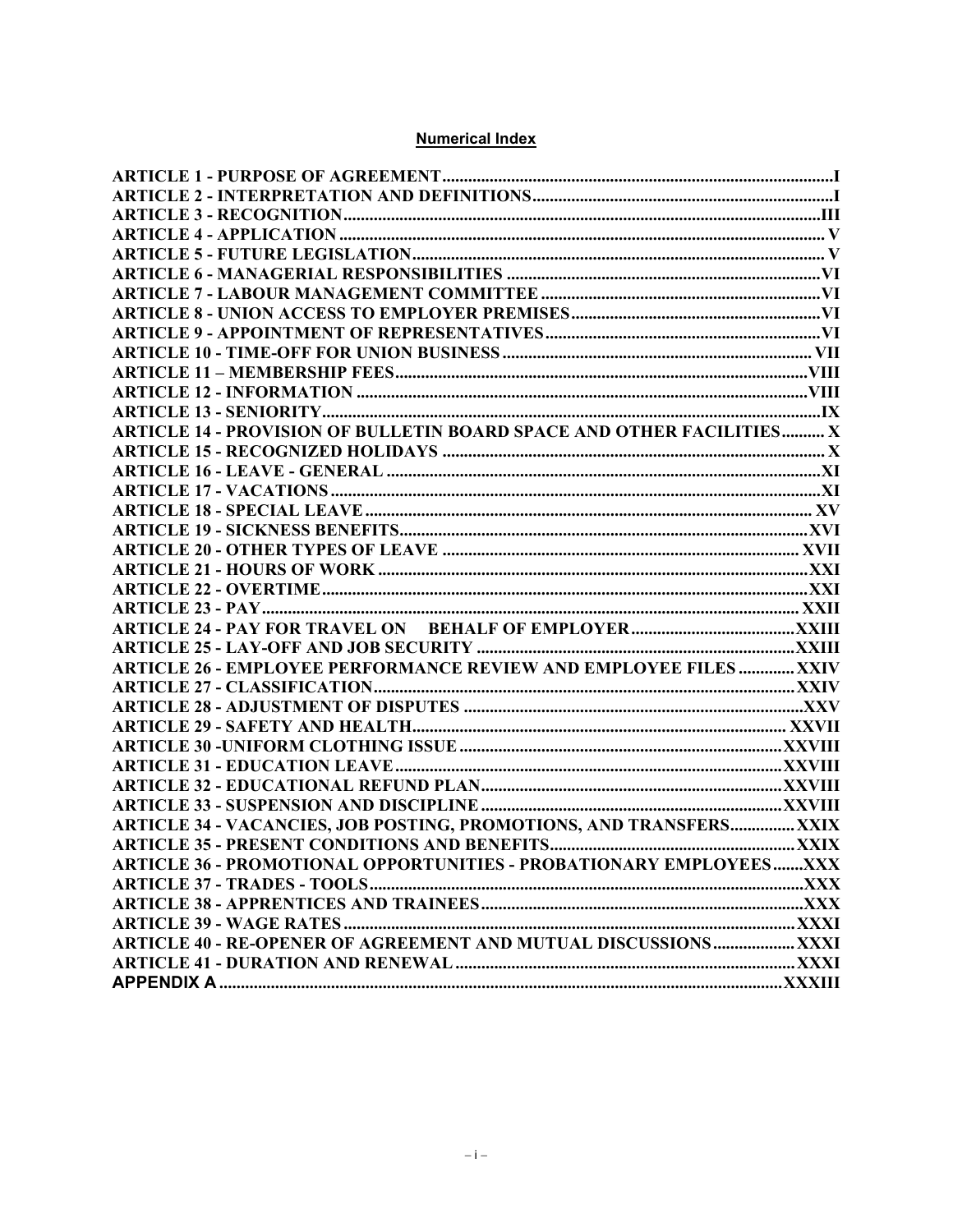#### **Alphabetical Index**

| $\label{eq:3} \begin{minipage}{0.9\linewidth} \textbf{INFORMATION} \textbf{S} \textbf{0.000} \textbf{0.000} \textbf{0.000} \textbf{0.0000} \textbf{0.0000} \textbf{0.0000} \textbf{0.0000} \textbf{0.00000} \textbf{0.00000} \textbf{0.00000} \textbf{0.00000} \textbf{0.00000} \textbf{0.00000} \textbf{0.00000} \textbf{0.00000} \textbf{0.00000} \textbf{$                                                                                     |  |
|---------------------------------------------------------------------------------------------------------------------------------------------------------------------------------------------------------------------------------------------------------------------------------------------------------------------------------------------------------------------------------------------------------------------------------------------------|--|
|                                                                                                                                                                                                                                                                                                                                                                                                                                                   |  |
|                                                                                                                                                                                                                                                                                                                                                                                                                                                   |  |
|                                                                                                                                                                                                                                                                                                                                                                                                                                                   |  |
|                                                                                                                                                                                                                                                                                                                                                                                                                                                   |  |
| $\begin{tabular}{c} LEAVE-GENERAL  \end{tabular} {\footnotesize \begin{tabular}{l} \hline \textbf{1} & \textbf{2} & \textbf{3} & \textbf{5} & \textbf{6} & \textbf{6} & \textbf{7} & \textbf{8} & \textbf{9} & \textbf{10} & \textbf{11} \\ \textbf{1} & \textbf{1} & \textbf{1} & \textbf{11} & \textbf{12} & \textbf{13} & \textbf{14} & \textbf{15} \\ \textbf{2} & \textbf{3} & \textbf{4} & \textbf{5} & \textbf{5} & \textbf{6} & \textbf{$ |  |
|                                                                                                                                                                                                                                                                                                                                                                                                                                                   |  |
|                                                                                                                                                                                                                                                                                                                                                                                                                                                   |  |
|                                                                                                                                                                                                                                                                                                                                                                                                                                                   |  |
|                                                                                                                                                                                                                                                                                                                                                                                                                                                   |  |
|                                                                                                                                                                                                                                                                                                                                                                                                                                                   |  |
|                                                                                                                                                                                                                                                                                                                                                                                                                                                   |  |
| PROMOTIONAL OPPORTUNITIES - PROBATIONARY EMPLOYEES 55                                                                                                                                                                                                                                                                                                                                                                                             |  |
| PROVISION OF BULLETIN BOARD SPACE AND OTHER FACILITIES20                                                                                                                                                                                                                                                                                                                                                                                          |  |
|                                                                                                                                                                                                                                                                                                                                                                                                                                                   |  |
|                                                                                                                                                                                                                                                                                                                                                                                                                                                   |  |
|                                                                                                                                                                                                                                                                                                                                                                                                                                                   |  |
|                                                                                                                                                                                                                                                                                                                                                                                                                                                   |  |
|                                                                                                                                                                                                                                                                                                                                                                                                                                                   |  |
|                                                                                                                                                                                                                                                                                                                                                                                                                                                   |  |
|                                                                                                                                                                                                                                                                                                                                                                                                                                                   |  |
|                                                                                                                                                                                                                                                                                                                                                                                                                                                   |  |
|                                                                                                                                                                                                                                                                                                                                                                                                                                                   |  |
|                                                                                                                                                                                                                                                                                                                                                                                                                                                   |  |
|                                                                                                                                                                                                                                                                                                                                                                                                                                                   |  |
|                                                                                                                                                                                                                                                                                                                                                                                                                                                   |  |
|                                                                                                                                                                                                                                                                                                                                                                                                                                                   |  |
| VACANCIES, JOB POSTING, PROMOTIONS, AND TRANSFERS 53                                                                                                                                                                                                                                                                                                                                                                                              |  |
|                                                                                                                                                                                                                                                                                                                                                                                                                                                   |  |
|                                                                                                                                                                                                                                                                                                                                                                                                                                                   |  |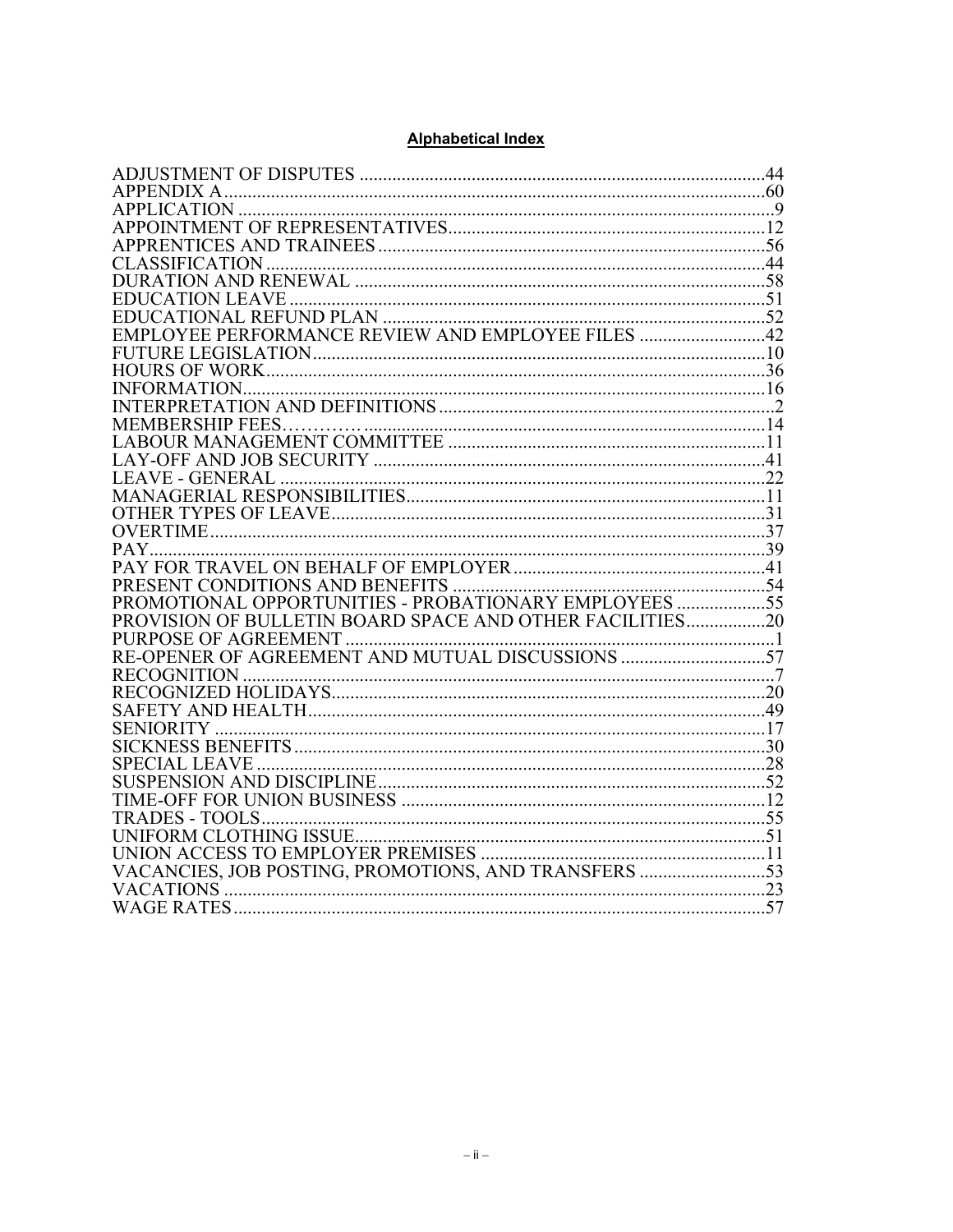### **ARTICLE 1 -PURPOSE OF AGREEMENT**

- 1.01 The purpose of this Agreement is to maintain harmonious and mutually beneficial relationships between the Employer, the employees, and the Union, to set forth certain terms and conditions of employment relating to pay, hours of work, employee benefits, and general working conditions affecting employees covered by this Agreement and to ensure that all reasonable measures are provided for the safety and occupational health of the employees.
- 1.02 The parties to this Agreement share a desire to provide good quality service to the public housing tenants. They will do this by endeavouring to mutually promote the well being and increase the productivity of the employees. Accordingly the parties are determined to establish, within the framework of law and sound management, an effective working relationship at all levels in which members of the Bargaining Unit are employed.

### **ARTICLE 2 -INTERPRETATION AND DEFINITIONS**

- 2.01 For the Purpose of this Agreement:
	- (a) "Alliance" means the Public Service Alliance of Canada;
	- (b) "Allowance" means compensation payable to an employee in addition to their regular remuneration payable for the performance of the duties of their position;
	- (c) "Bargaining Unit" means all employees of the Yellowknife Housing Authority, Yellowknife, NWT excluding, Chief Executive Officer, Controller, Personnel/Programs Manager, and Maintenance Manager, Clerk Typist /Confidential, casual employees, and those above.
	- (d) "Chief Executive Officer" means the Chief Executive Officer of the Yellowknife Housing Authority.
	- (e) "Casual Employee" means a person employed by the Employer for work of a temporary nature not to exceed a period of six (6) months.
	- (f) A "Common-Law Spouse" relationship is said to exist when for a continuous period of at least one year, an employee has lived with a person, publicly represented that person to be their spouse, and lives and intends to continue to live with that spouse as if the person were their spouse.
	- (g) "Continuous Employment" means uninterrupted employment with the Employer or its predecessor in accordance with Articles 13.01, 13.04 and 13.05.
	- (h) "Day of Rest" in relation to an employee means a day other than a holiday on which that employee is not ordinarily required to perform the duties of their position other than by reason of the employee being on leave of absence.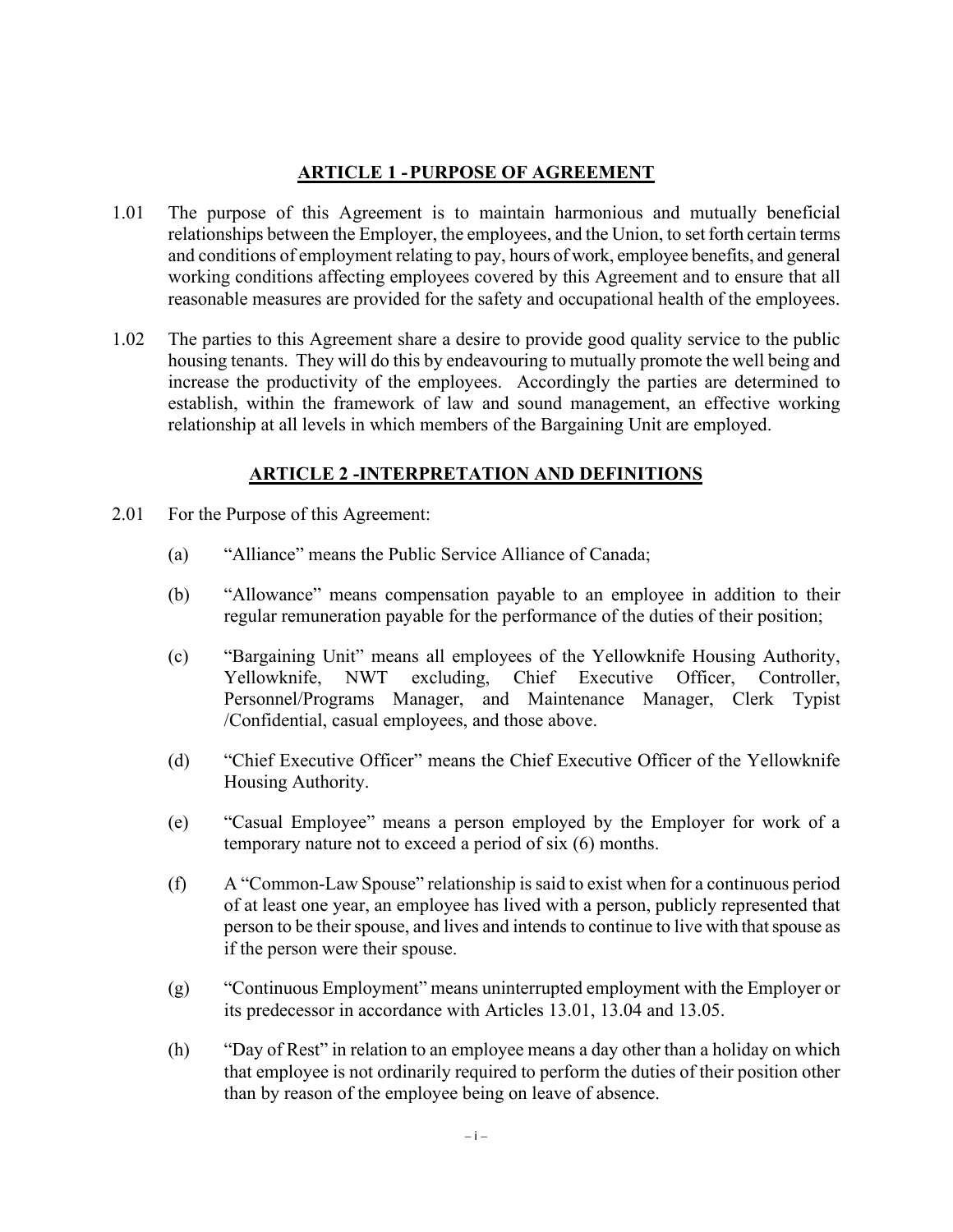- (i) "Demotion" means the appointment of an employee for reasons of misconduct, incompetence or incapacity, to a new position for which the maximum pay is less than that of their former position.
- (j) "Dependant" means a person residing with the employee who is the employee's spouse, (including common-law), child, foster child, step-child, adopted child, or any other family member permanently residing with the employee who is of the legal age or under and dependent of him for support or being over the legal age, is dependent upon him by reason of:
	- (i) mental or physical infirmity or;
	- (ii) is in full-time attendance at a recognized institution of learning.
- (k) "Employee" means a member of the Bargaining Unit.
- (l) "Employer" means the Yellowknife Housing Authority.
- (m) "Fiscal Year" means the period of time from April 1 in one year to March 31, in the following year.
- (n) "Designated Holiday" means the twenty-four (24) hour period commencing at 12 midnight at the beginning of a day designated as a holiday in Article 15.01.
- (o) "Lay-Off" means an employee whose employment is terminated because of lack of work or because of the discontinuance or re-allocation of a function.
- (p) "Leave of Absence" means absence from duty with or without pay with the Employer's permission.
- (q) "May" shall be regarded as permissive and "Shall" and "Will" as imperative.
- (r) "Membership Fees" means the fees established pursuant to the By-Laws of the Union as the fees payable by the members of the Bargaining Unit, and shall not include any initiation fee, or insurance premium.
- (s) "Overtime" means work performed by an employee in excess of or outside of the employee's regularly scheduled hours of work. For part-time employees, overtime means all hours worked in excess of the regular hours of work per day for a full-time employee in the same position.
- (t) "Promotion" means appointment of an employee to a new position for which the maximum rate of pay exceeds that of their former position.
- (u) "Representative" means an employee who has been elected or appointed as an area steward or who represents the Union at meetings with management and who is authorized to represent the Union.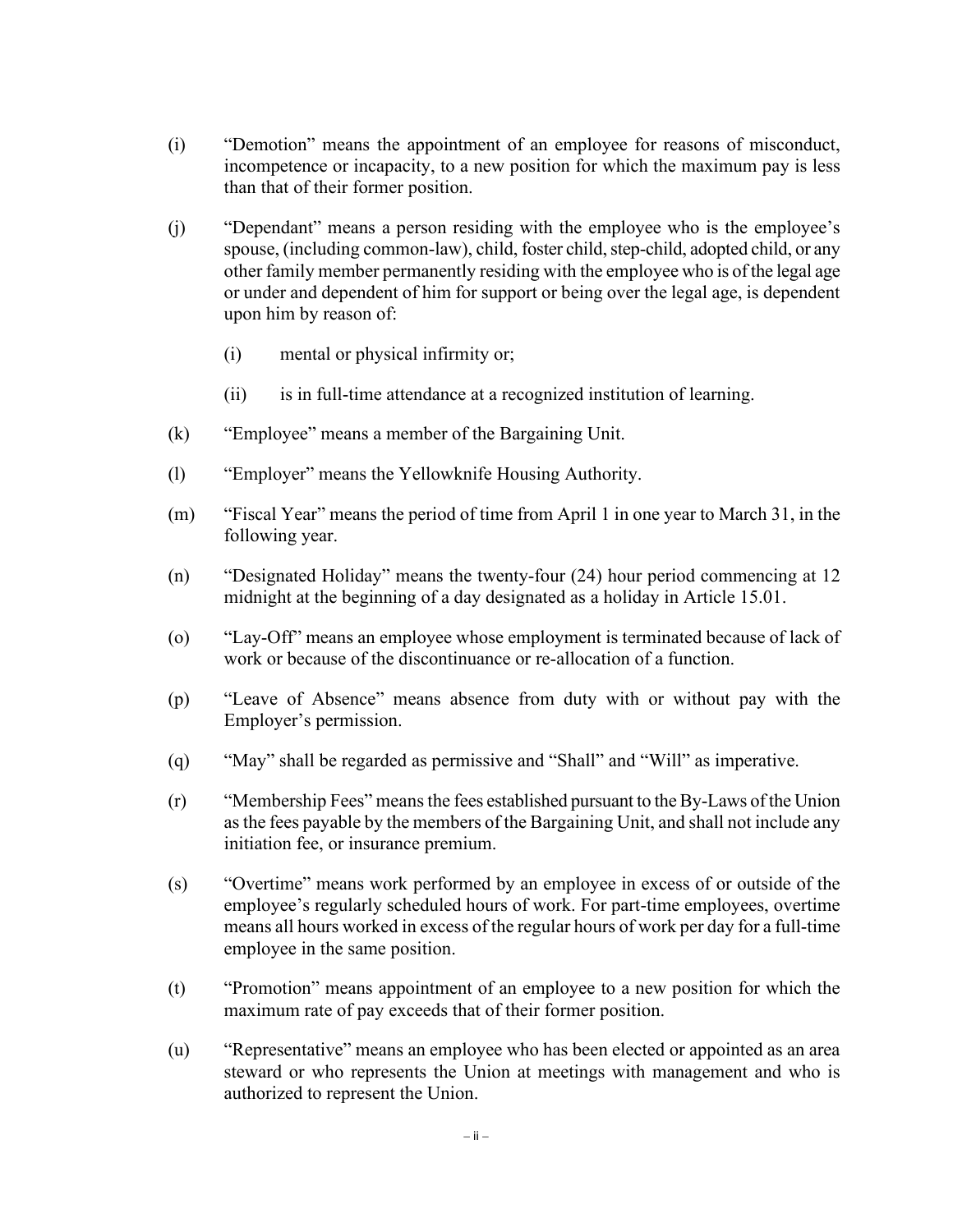- (v) "Term Employee" means a person employed on a temporary basis, for a period exceeding six (6) months, but not to exceed eighteen (18) months. A term employee may be employed for more than eighteen (18) months by mutual consent between the Employer and the Union.
- (w) "Transfer" means the appointment of an employee to a new position, that does not constitute a promotion or demotion.
- (x) "Union" means the Public Service Alliance of Canada as represented by its component the Union of Northern Workers.
- (y) "Week" for the purposes of this Agreement shall be deemed to commence at 5:01 p.m. (1701) Friday and terminate at 5:00 p.m. (1700 hours) on Friday.
- 2.02 Except as otherwise defined in this agreement, expressions used in this Agreement:
	- (a) if defined in the Northwest Territories Employment Standards Act or in the Regulations made thereunder have the same meaning as given to them in the NWT Employment Standards Act;
	- (b) if defined in the Interpretation Act but not defined in the Act mentioned in paragraph (a) have the same meaning as given to them in the Interpretation Act.

# **ARTICLE 3 -RECOGNITION**

3.01 The Employer recognizes the Union as the Exclusive Bargaining Agent for all employees in the Bargaining Unit.

#### Freedom from Discrimination

3.02 The Employer and the Union agree that there shall be no discrimination, interference, restriction, or coercion exercised or practised with respect to any employee by reason of age, sex, race, creed, colour, nationality, religion, ancestry, ethnic origin, place of origin, marital status, gender identity or expression, sexual orientation, family status, family affiliation, political belief, political association, social condition, disability, a conviction that is subject to a pardon or record suspension, nor by reason of union membership or activity.

#### Freedom from Workplace Violence

3.03 "Workplace violence" means any incident, in which an employee is abused, threatened or assaulted during the course of their employment, and includes but is not limited to all forms of harassment, bullying, intimidation and intrusive behaviours of a physical or emotional nature.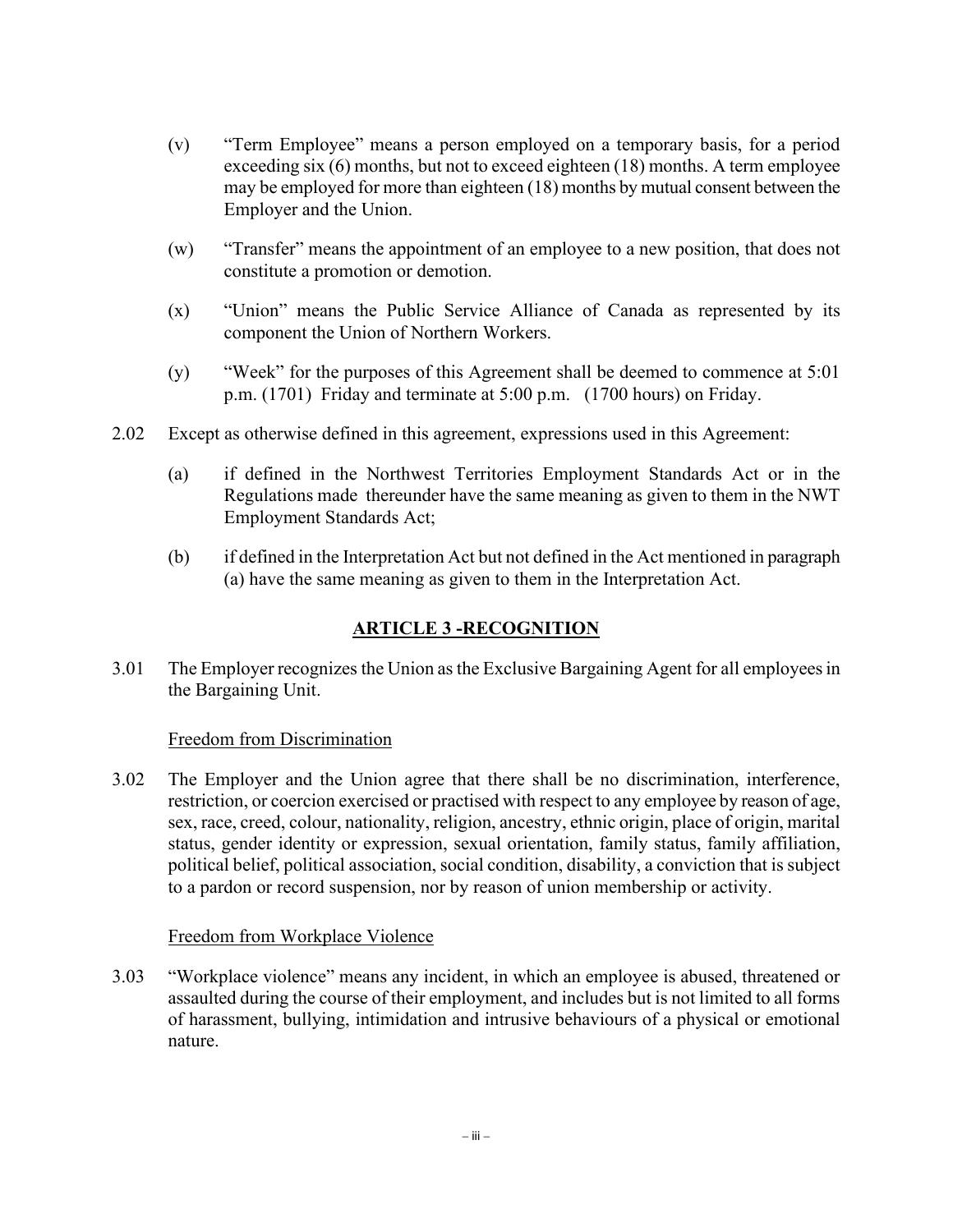- 3.04 Every employee is entitled to employment free of workplace violence.
- 3.05 The Employer, the employees, and the Union will make every reasonable effort to ensure that no employee is subjected to workplace violence.
- 3.06 The Employer and the Union recognize that employees, while in the workplace, may be at risk of physical or verbal abuse from tenants, members of the public or other third parties. The Employer shall:
	- (a) Provide non-violent crisis intervention training;
	- (b) Implement mechanismsto inform employees of the potential for physical violence or verbal abuse from a tenant, a member of the public or any other third party known to be violent or abusive;
	- (c) Make available, as soon as possible, debriefing and information on available resources to assist employees who have suffered as a result of workplace violence;
	- (d) Take any other appropriate preventative and remedial measure to mitigate the risk of workplace violence.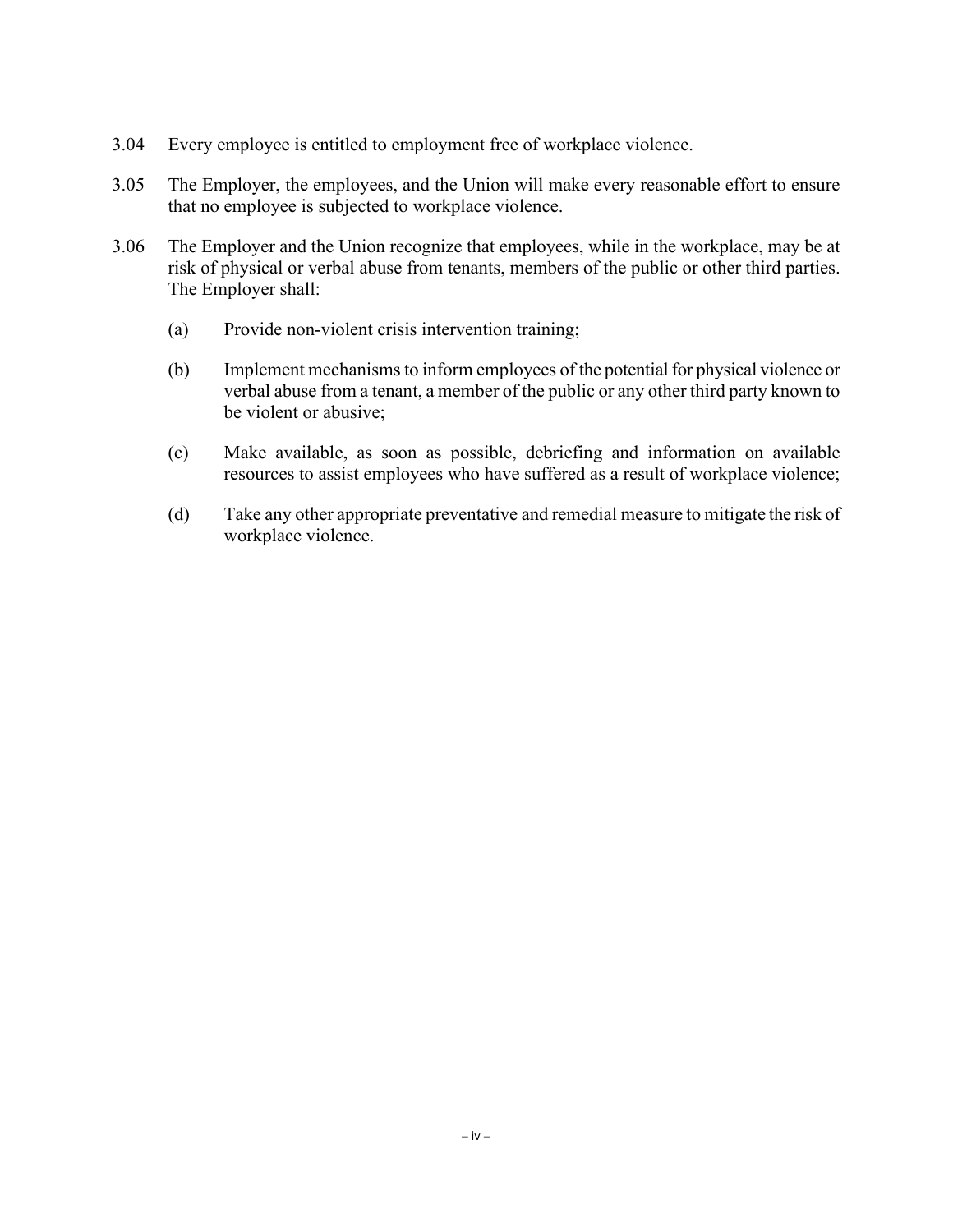- 3.07 No employee shall be required to perform work at any worksite under circumstances of workplace violence by a tenant, a member of the public, or any other third party.
- 3.08 Complaints of workplace violence may be brought to the attention of the employee's immediate supervisor. An employee may be assisted by the Union in making a complaint.
- 3.09 The Employer will not disclose the name of the complainant or the circumstances related to the complaint to any person except where disclosure is necessary for the purposes of investigating the complaint, taking disciplinary measures in relation thereto, or advising law enforcement officials as necessary.

### **ARTICLE 4 -APPLICATION**

- 4.01 The provisions of this Agreement apply to the Union, the employees, and the Employer.
- 4.02 Part-time employees shall be entitled to all eligible benefits provided under this Agreement in the same proportion as their weekly hours of work compared to the standard work week.
- 4.03 Singular and plural pronouns used in this Agreement shall be interchangeable in the interpretation of this Agreement except where specifically precluded by the context.
- 4.04 The Employer and the Union will share equally the costs associated with the printing and distribution of the Collective Agreement. The Union will facilitate said printing and distribution subsequent to approval for printing by the Employer.

### **ARTICLE 5 -FUTURE LEGISLATION**

5.01 In the event that any law passed by Parliament, or the Northwest Territories Legislative Assembly renders null and void or alters any provision of this Agreement, the remaining provisions of the Agreement shall remain in effect for the term of the Agreement. When this occurs the Collective Agreement shall be re-opened upon the request of either party and negotiations shall commence with a view to finding an appropriate substitute for the annulled or altered provision.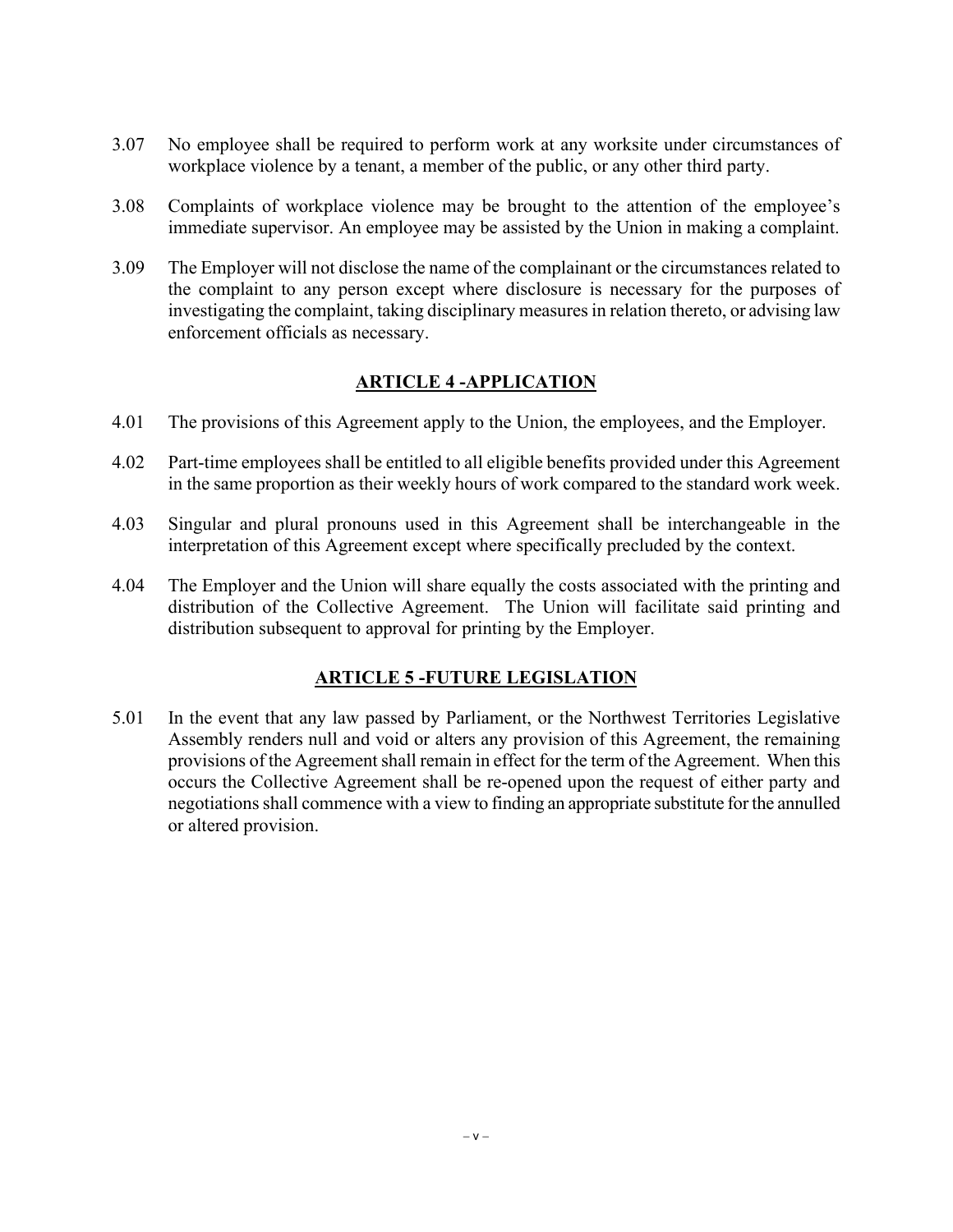#### Conflict of Provisions

5.02 Where there is any conflict between the provisions of this Agreement and any regulation, direction or other instrument dealing with terms and conditions of employment issued by the Employer, the provisions of this Agreement shall prevail.

#### **ARTICLE 6 -MANAGERIAL RESPONSIBILITIES**

6.01 Except to the extent provided in this Agreement, this Agreement in no way restricts the Employer in the management and direction of the Yellowknife Housing Authority.

### **ARTICLE 7 -LABOUR MANAGEMENT COMMITTEE**

7.01 A Labour/Management Committee will be formed to consult on matters of mutual interest. This Committee shall be comprised of equal representation of the Union and the Employer. Each party shall choose their respective representatives. The committee will meet at any time at the request of either party, but in any event will meet at least once every six (6) months.

### **ARTICLE 8 -UNION ACCESS TO EMPLOYER PREMISES**

8.01 Upon reasonable notice, the Employer shall permit access to its work premises of an accredited representative of the Union.

### **ARTICLE 9 -APPOINTMENT OF REPRESENTATIVES**

- 9.01 The Employer acknowledges the right of the Union to appoint employees as representatives. The Union will provide the Employer with the names of all representatives within a reasonable period.
- 9.02 The Union shall determine the jurisdiction of each representative, having regard to the grievance procedure covered by this Agreement.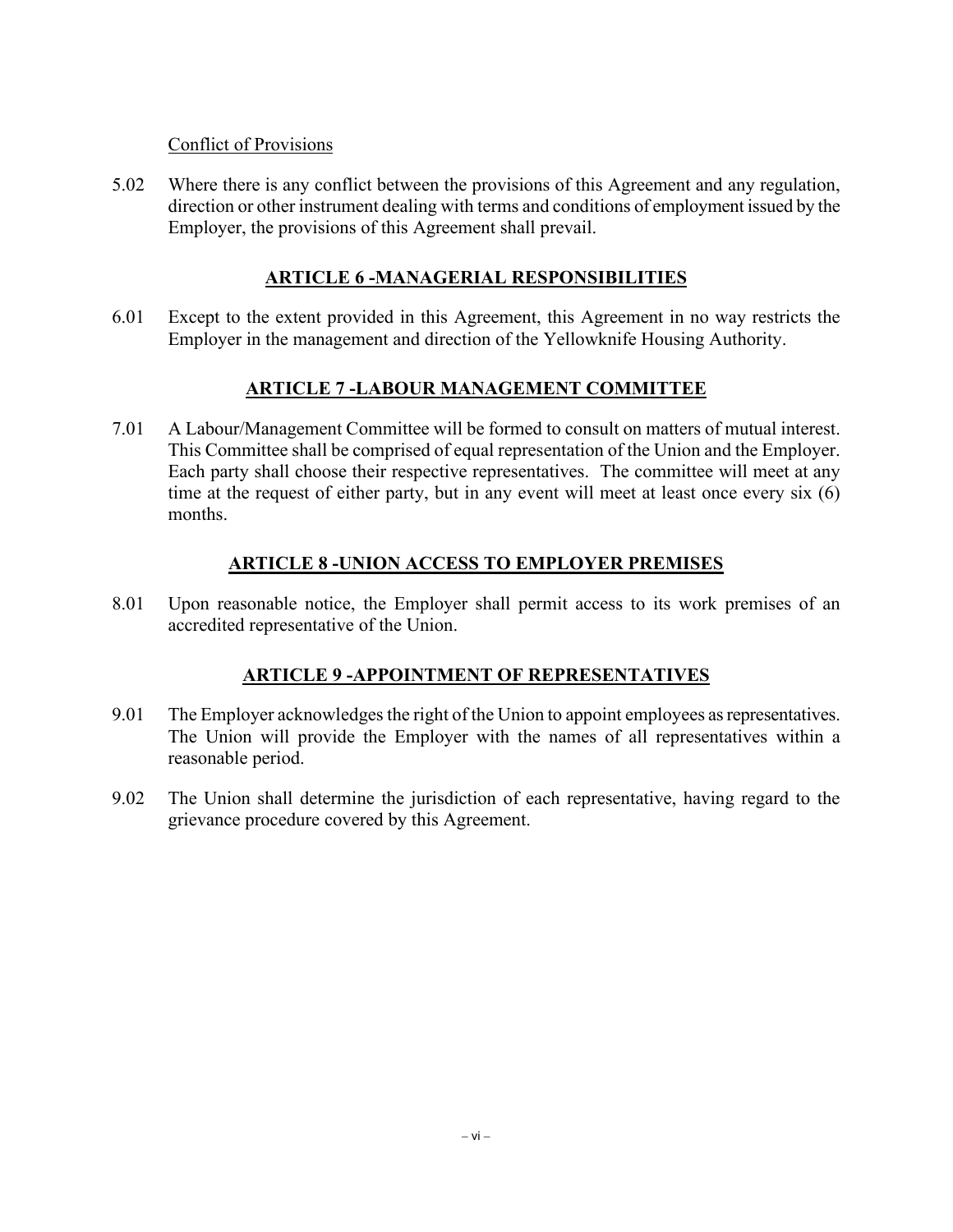# **ARTICLE 10 - TIME-OFF FOR UNION BUSINESS**

#### Negotiations and Preparatory Meetings

- 10.01 (1) Contract Negotiations meetings may take place outside normal working hours. If it is agreed by both parties that negotiation meetings will be held during working hours two (2) employees shall be granted leave with pay.
	- (2) Should conciliation meetings be required, the Employer shall grant leave with pay for two (2) employees to attend these meetings.
	- (3) When operational requirements permit, the Employer will grant leave without pay to two (2) employees to attend a reasonable number of preparatory contract negotiations meetings.

#### Grievance & Arbitration

10.02 The Employer shall grant leave with pay to an employee and their representative for the purpose of investigating and processing the employee's grievance.

#### Union Orientation

10.03 The Employer shall allow new Bargaining Unit employees to meet with a Representative from the Bargaining Unit for fifteen (15) minutes without loss of pay for union orientation.

#### Labour Management Meetings

10.04 The Employer shall grant leave with pay to two (2) Representatives to attend meetings with management on behalf of the Union.

#### Union Meetings

10.05 The Employer shall grant leave without pay, operations permitting, for up to two (2) Representatives to attend Union Executive Council meetings, conventions, training courses, and meetings of any other labour organization.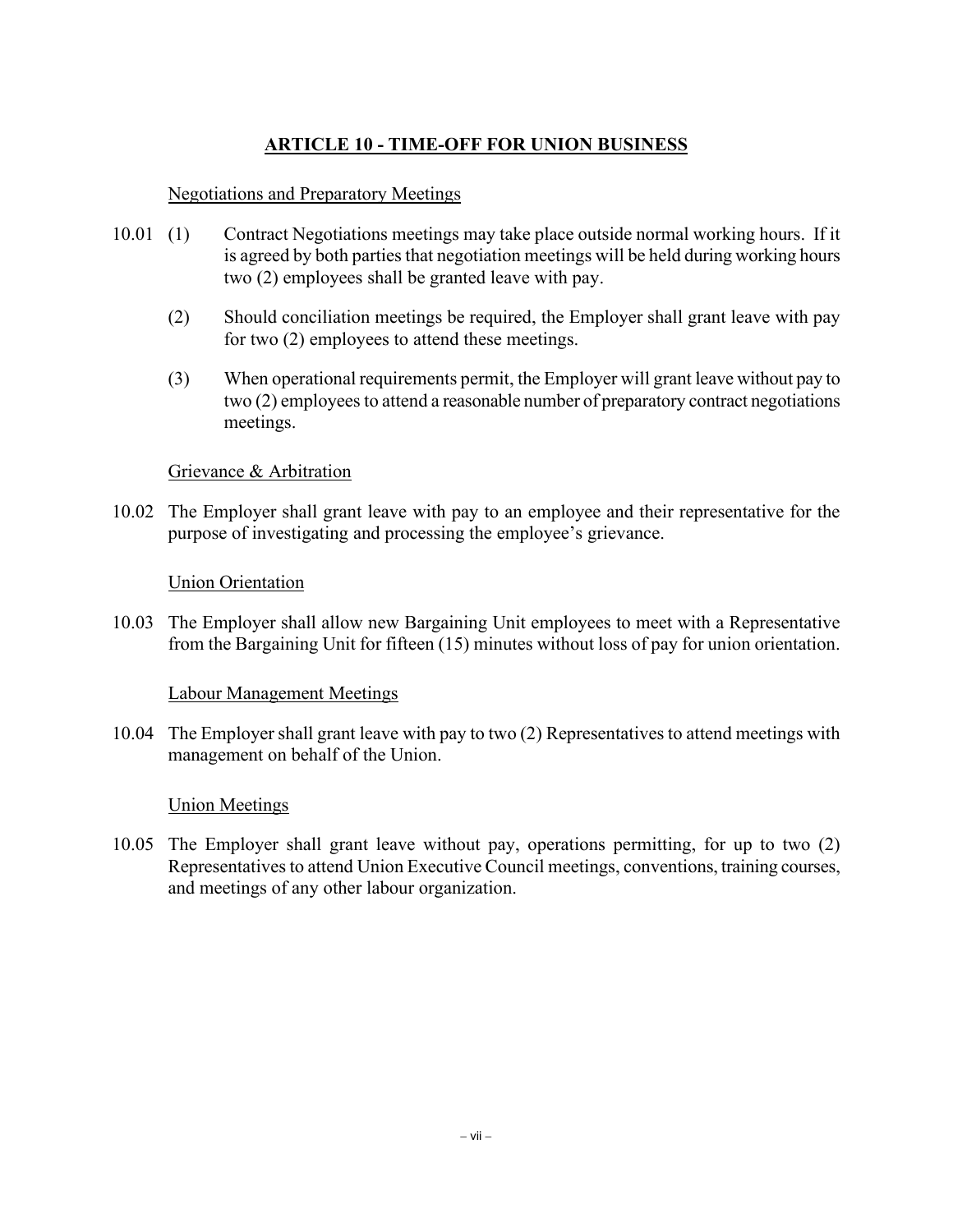# **ARTICLE 11 -MEMBERSHIP FEES**

- 11.01 Effective the first of the month following the signing of this Agreement, the Employer will, as a condition of employment, deduct an amount equal to the amount of Membership Fees from the pay of all employees in the Bargaining Unit.
- 11.02 The Union shall inform the Employer in writing of the Membership Fees to be deducted for each employee within the Bargaining Unit.
- 11.03 For the purpose of applying Clause 11.01, deductions from pay for each employee will occur on a bi-weekly basis and will apply to the extent that earnings are available. Where an employee does not have sufficient earnings in respect of any bi-weekly period to permit deduction, the Employer shall not be obligated to make such deductions from subsequent salary.
- 11.04 From the date of signing and for the duration of this Agreement no employee organization, other than the Union, shall be permitted to have Membership Fees deducted by the Employer from the pay of the employees in the Bargaining Unit.
- 11.05 The amounts deducted in accordance with Clause 11.01 shall be remitted to the Comptroller of the Alliance by cheque within a reasonable period of time after deductions are made and shall be accompanied by particulars identifying each employee and the deductions made on their behalf.
- 11.06 The Union agrees to indemnify and save the Employer harmless against any claim or liability arising out of the application of this Article except any claim or liability arising out of an error committed by the Employer.
- 11.07 The Employer agrees to identify annually on each employee's T-4 slip the total amount of Membership Fees deducted for the preceding year.

# **ARTICLE 12 -INFORMATION**

12.01 The Employer agrees to provide the Union on a monthly basis, with information concerning the identification of each member in the Bargaining Unit. This information shall include the name, address, job classification, rate of pay, social insurance number and employment status of all employees in the Bargaining Unit.

The Employer shall indicate which employees have been hired or have been terminated during the period reported.

- 12.02 The Employer shall provide each employee with a copy of the Collective Agreement.
- 12.03 The Employer agrees to provide each new member of the Bargaining Unit with a copy of the Collective Agreement upon their appointment.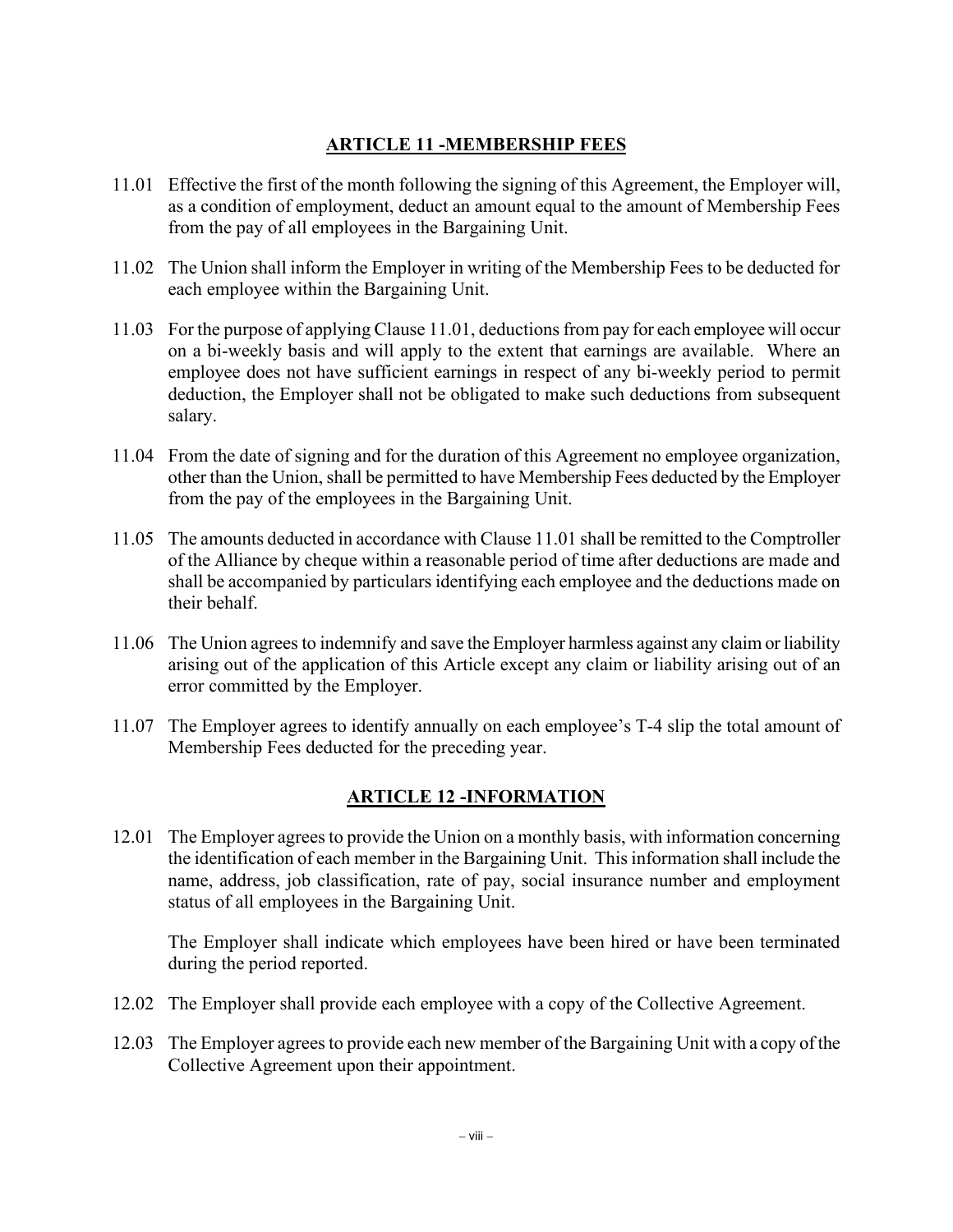12.04 When a new position is created which is considered by the Employer to be outside the scope of the Bargaining Unit, the Employer shall advise the Union of such position being created.

## **ARTICLE 13 -ARTICLE 13 - SENIORITY**

- 13.01 Seniority is defined as the length of service with the Employer, and shall be applied on a bargaining Unit wide basis.
- 13.02 An employee shall be considered to be on probation until they have worked six (6) months following the date of hire. If such employee continues in the employ of the Employer after the expiration of the probationary period, the employee's length of service shall be computed from their date of hire. The termination of a probationary employee shall not be subject to grievance proceedings.
- 13.03 The Employer shall maintain a seniority list showing the date upon which each employee's service commenced. The seniority list shall be kept up-to-date, a copy of which shall be posted on the bulletin board, and shall be sent to the union every six months.
- 13.04 Seniority accumulates when an employee is absent from work:
	- (a) for a period of up to 90 days where the absence results from an occupational injury or illness covered by Workers' Compensation;
	- (b) for a period of up to 30 days where the absence results from an injury or illness not covered by Workers Compensation;
	- (c) during pregnancy leave, parental leave, compassionate care leave;
	- (d) during any approved leave of absence, provided that if the leave of absence is for a period of time greater than thirty (30) days, the seniority will cease to accrue after thirty (30) days;
	- (e) during leave of absence for Union business;
	- (f) during a leave of absence of up to one (1) year for one employee elected or appointed as a full-time representative of the Union.
- 13.05 Seniority shall be lost when an employee:
	- (a) voluntarily quits their employment with the Employer;
	- (b) fails to report, except for legitimate reasons, for work without advising the Employer of the reason for their absence.
	- (c) is discharged for cause;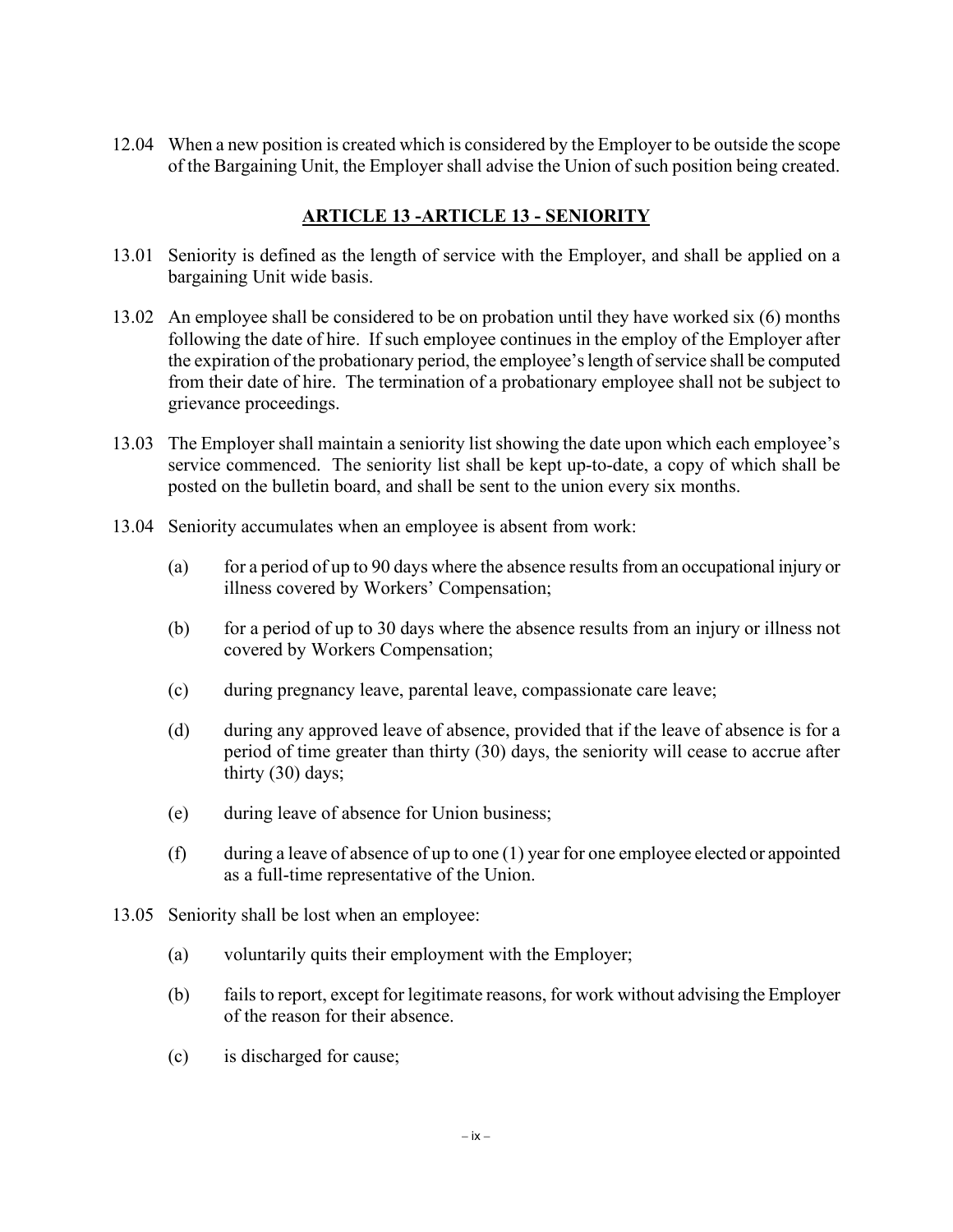- (d) fails to report to work after receiving notice of recall in accordance with Article 25.06;
- (e) overstays a leave of absence, except for legitimate reasons, granted by the Employer, without securing an extension of such leave;
- (f) has been laid-off for a period of twelve (12) months or longer.

#### **ARTICLE 14 -PROVISION OF BULLETIN BOARD SPACE AND OTHER FACILITIES**

14.01 The Employer shall provide bulletin board space in each location clearly identified for exclusive Union use.

#### **ARTICLE 15 -DESIGNATED HOLIDAYS**

- 15.01 The following shall be Designated Holidays:
	- (a) New Year's Day;
	- (b) Good Friday;
	- (c) Easter Monday;
	- (d) the day fixed by proclamation of the Governor in Council for the celebration of the Birthday of the Sovereign;
	- (e) National Aboriginal Day;
	- (f) Canada Day;
	- (g) The first Monday in August;
	- (h) Labour Day;
	- (i) Thanksgiving Day;
	- (j) Remembrance Day;
	- (k) Christmas Day;
	- (l) Boxing Day; and
	- (m) one additional day when proclaimed by an Act of Parliament as a National Holiday.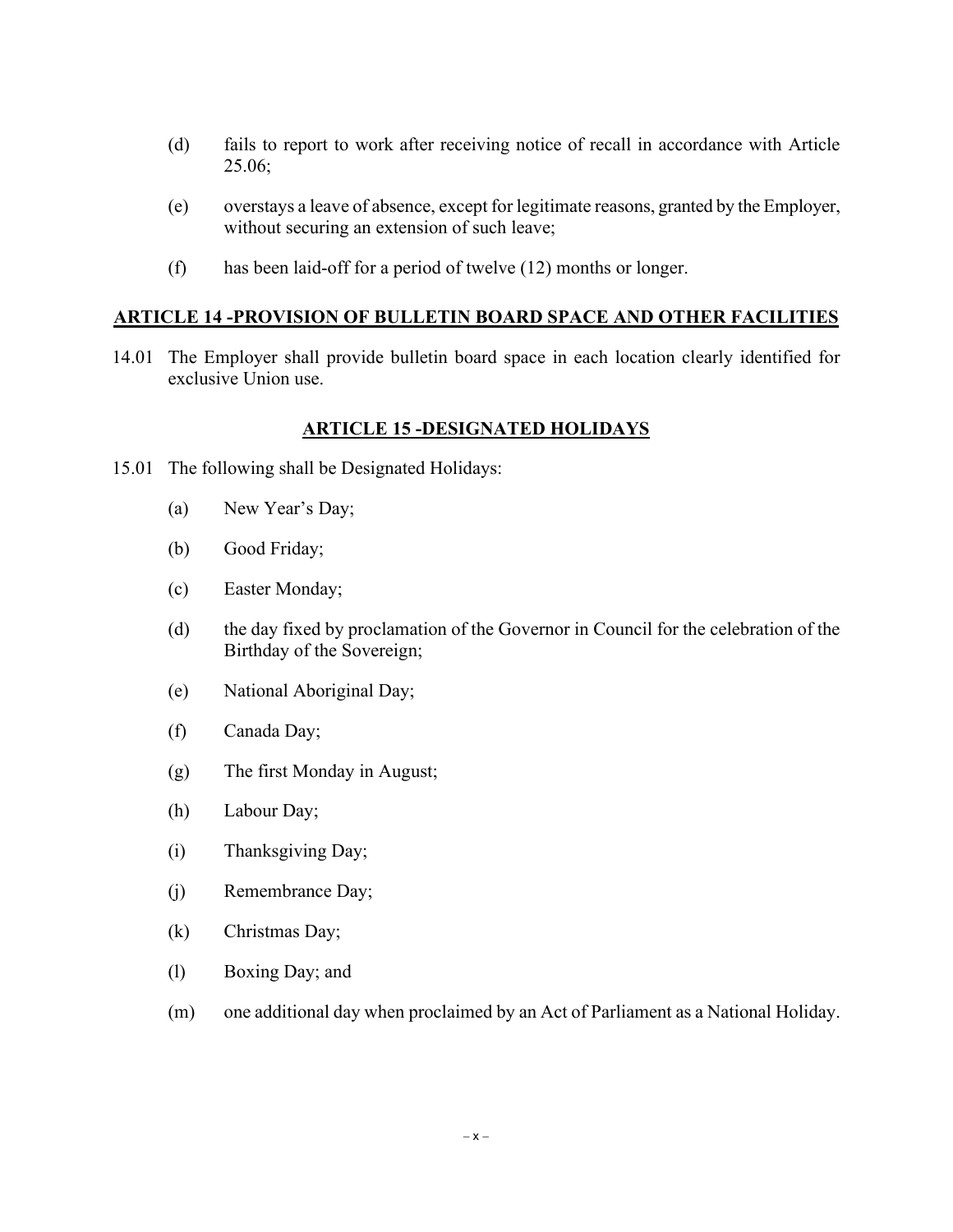- 15.02 An employee who is absent without pay on the working day immediately preceding and the working day following the Designated Holiday, except with the approval of the Employer, shall not be paid for the recognized Designated Holiday.
- 15.03 When a Designated Holiday falls on an employee's day of rest, the Designated Holiday will be observed on the first working day following their day of rest.
- 15.04 Where a Designated Holiday for an employee falls within a period of leave with pay, the Designated Holiday shall not count as a day of leave.
- 15.05 When a Designated Holiday for an employee is moved to another day under the provisions of Clause 15.03:
	- (a) work performed by an employee on the day from which the Designated Holiday was moved shall be considered as work performed on a day of rest and
	- (b) work performed by an employee on the day to which the Designated Holiday was moved shall be considered as work performed on a Designated Holiday.

## **ARTICLE 16 -LEAVE - GENERAL**

- 16.01 During the month of May in each year, the Employer shall inform each employee of the balance of their sick leave credits and vacation leave credits as of the 31st day of March.
- 16.02 An employee may be granted leave of absence with or without pay as deemed appropriate by the Employer. Requests for a leave of absence should be made as far in advance as possible.
- 16.03 If, at the end of the fiscal year, an employee's entitlement to vacation leave with pay includes a fractional entitlement, that fraction of a day shall be carried forward to the following fiscal year.
- 16.04 The Employer shall respond to any request for leave submitted by an employee as soon as possible after the request has been received.

### **ARTICLE 17 -VACATIONS**

Accumulation of Vacation Leave

- 17.01 (1) For each month of a fiscal year in which an employee receives ten (10) working days pay, the employee shall earn Vacation Leave at the following rates:
	- (a) one and one-quarter  $(1/4)$  days each month until the month in which the anniversary of the second (2nd) year of continuous service is completed; thereafter,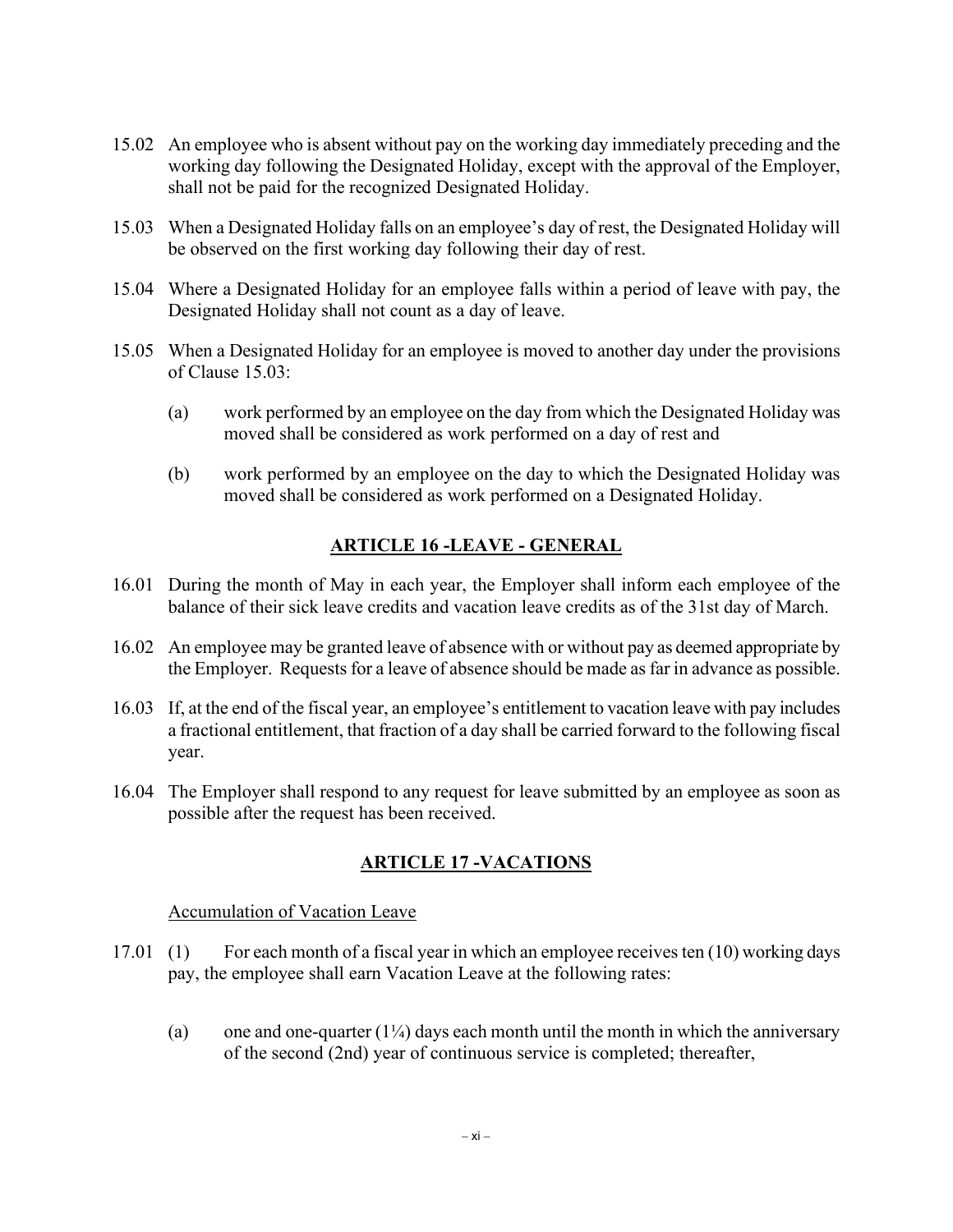- (b) one and two-thirds (1 2/3) days each month commencing in the month after completion of two (2) years of continuous service.
- (c) two and one-twelve (2 1/12) days each month commencing in the month after completion of seven (7) years of continuous service.
- (d) two and one-half  $(2 \frac{1}{2})$  days each month commencing in the month after completion of fifteen (15) years of continuous employment.
- (e) two and eleven-twelve  $(2 \frac{11}{12})$  days each month commencing in the month after completion of twenty (20) years of continuous employment.

In this article, "working days pay" means a full 7 and ½ hour day at work, and includes paid vacation days and statutory holidays. "Working days pay" does not include periods on workers compensation, sick days, disability, and unpaid leaves.

#### Granting of Vacation Leave

- 17.02 (1) In granting vacation leave with pay to an employee, the Employer shall make every reasonable effort:
	- (a) to schedule vacation leave for all employees to the extent that credits have been earned and to advance vacation leave credits to the end of the fiscal period.
	- (b) not to recall an employee to duty after they have proceeded on vacation leave;
	- (c) to grant the employee vacation leave during the fiscal year in which it is earned at a time specified by him;
	- (d) to grant the employee vacation leave up to four (4) consecutive weeks depending upon the employee's vacation entitlements when so requested by the employee;
	- (e) to grant employees their vacation leave preference and, where as between two (2) or more employees who express a preference for the same period of vacation leave, length of service with the Employer will prevail in the instance where employees perform identical duties.

(2) The Employer shall reply to the request for vacation leave submitted by the employee as soon as possible after the request has been received. Where the Employer has proposed to change, reduce or deny the vacation leave requested by the employee, the Employer shall provide the employee with the reasons, in writing, for such change, reduction or denial of vacation leave.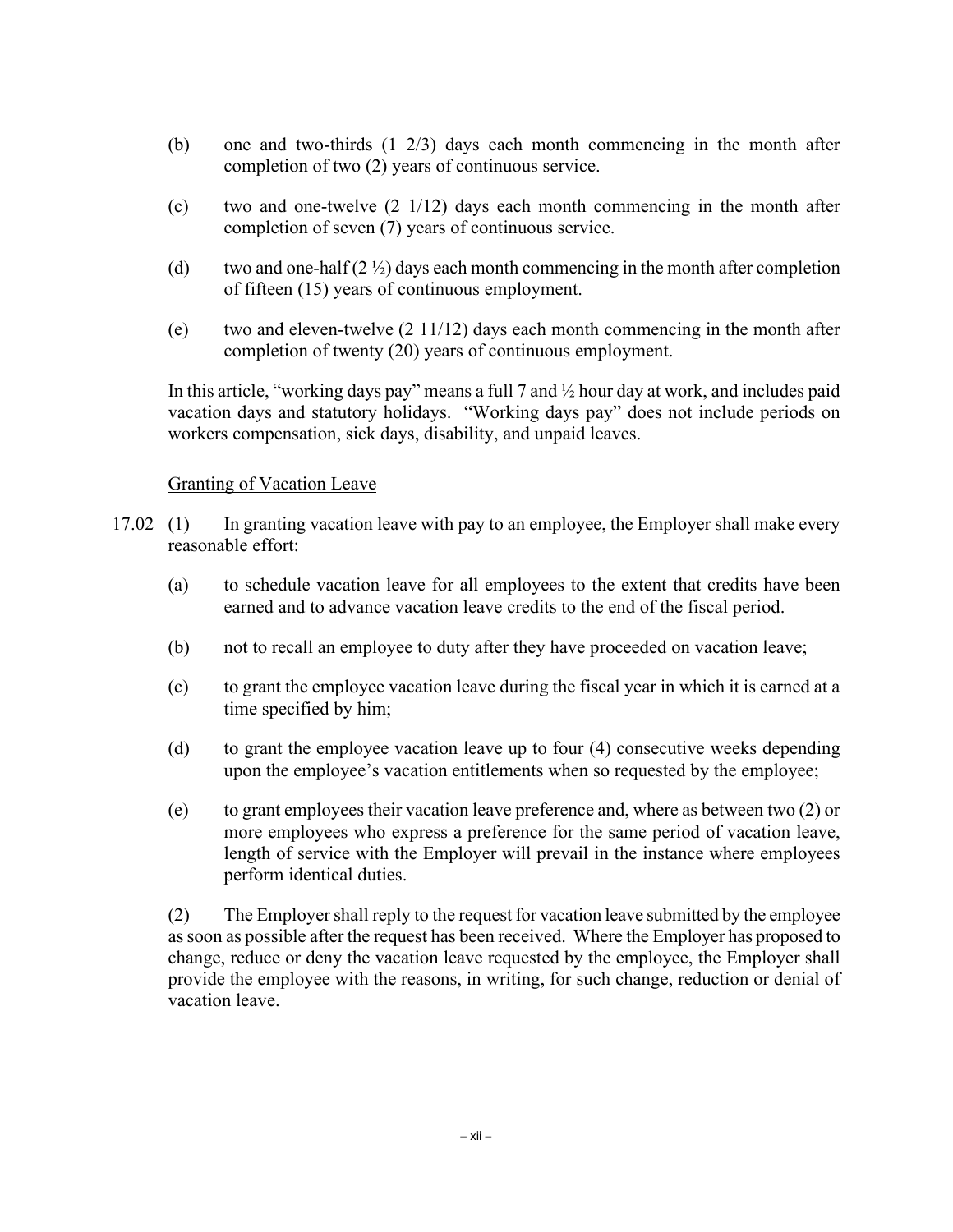- 17.03 Where, in respect of any period of vacation leave, an employee:
	- (a) is granted special leave, when there is a death in their immediate family as defined in Clause 18.01; or
	- (b) is granted sick leave, on production of a medical certificate;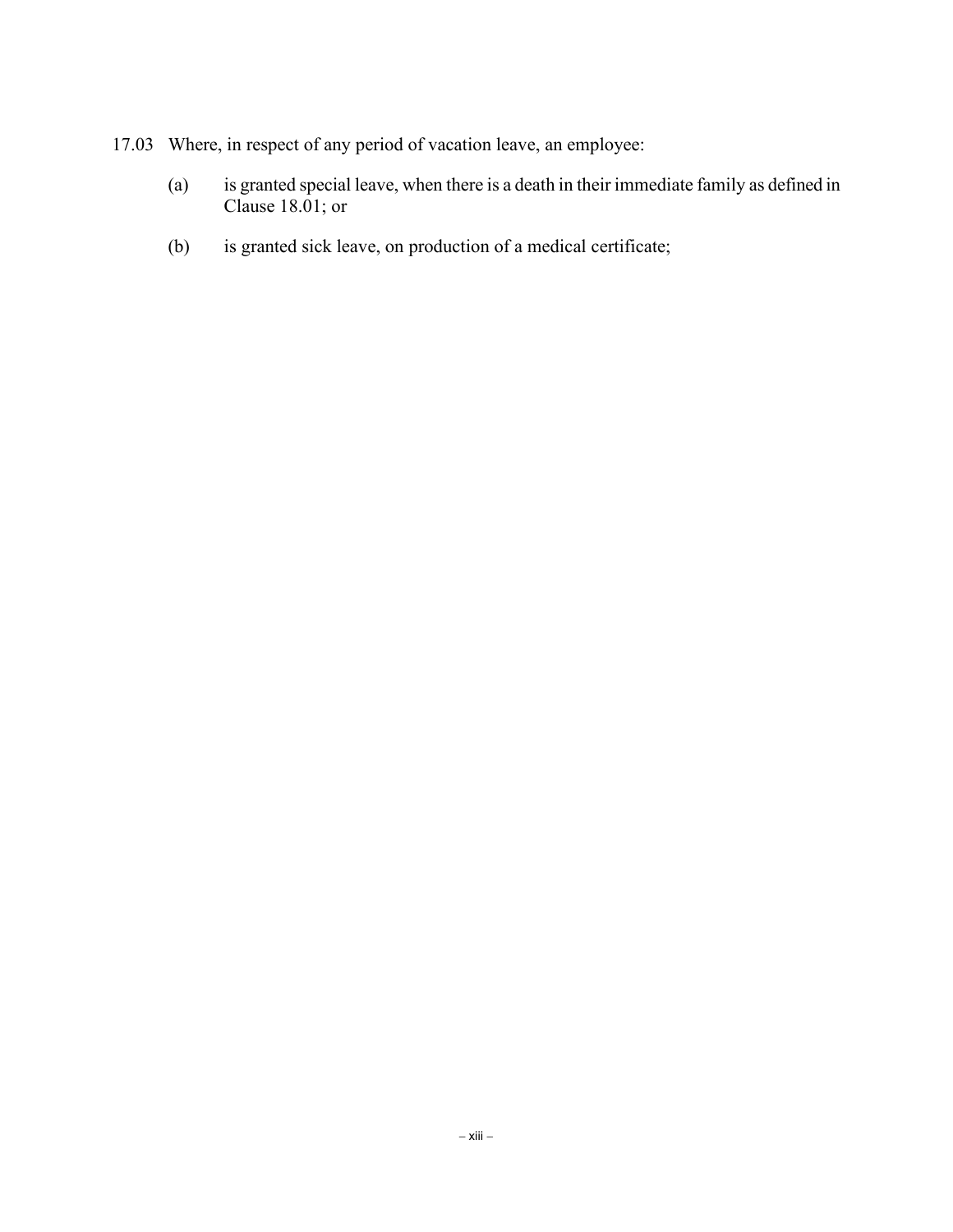the period of vacation leave so displaced shall either be added to the vacation period if requested by the employee and approved by the Employer or reinstated for use at a later date.

- 17.04 Employees are permitted to carry over vacation credits from one year to the next. However such carry over shall not exceed the vacation leave credits that can be earned in one (1) fiscal year. Vacation leave credits exceeding a one (1) year entitlement will be liquidated in cash in the month of May.
- 17.05 If a Designated Holiday falls during an employee's vacation and if the employee would normally have been scheduled to work a regular shift on the holiday, the employee shall receive an extra day of paid vacation or a paid day off at a mutually agreeable time prior to the employee's next annual vacation.

#### Vacation Travel Allowance

- 17.06 Effective April 1, 2020, employees shall be paid an annual Vacation Travel Allowance of \$2,750, which shall increase to \$3,000 effective April 1, 2022. Vacation Travel Allowance will be paid on a bi-weekly basis for all full-time employees. However, full-time employees hired before July 15, 2020 will continue to receive the Vacation Travel Allowance as a lump sum until March 31, 2021. Part-time employees shall be paid Vacation Travel Allowance on a prorated basis, by dividing the annual rate by 1950.
- 17.07 An employee receiving Vacation Travel Allowance will be granted once in each fiscal year, travel time with pay in the amount of one (1) day's regular pay each way, provided that the employee liquidates at least five (5) consecutive days of leave. Travel time must be taken at the same time as the vacation leave for which it was granted.
- 17.08 An employee who has requested and is granted annual vacation leave between October 1 and March 31 shall, in addition to their regular vacation leave entitlement, receive one (1) day of extra leave for each five (5) consecutive days of annual leave liquidated within the above period. No employee may receive more than four (4) extra vacation leave days in any one (1) fiscal year. Extra vacation leave days must be taken at the same time as annual vacation leave.
- 17.09 An employee shall not be granted annual vacation, travel time, extra vacation leave during their first six (6) months of continuous employment.

#### Pay-out of Employee Vacation Leave on Termination or Death

17.10 The employee or their estate shall, in lieu of earned but unused vacation leave, be paid an amount equal to the product obtained by multiplying the number of days of earned but unused vacation leave by the daily rate of pay applicable to the employee immediately prior to the termination of their employment. The Employer would retain the right to recover from the above amount any money owing to the Employer at termination.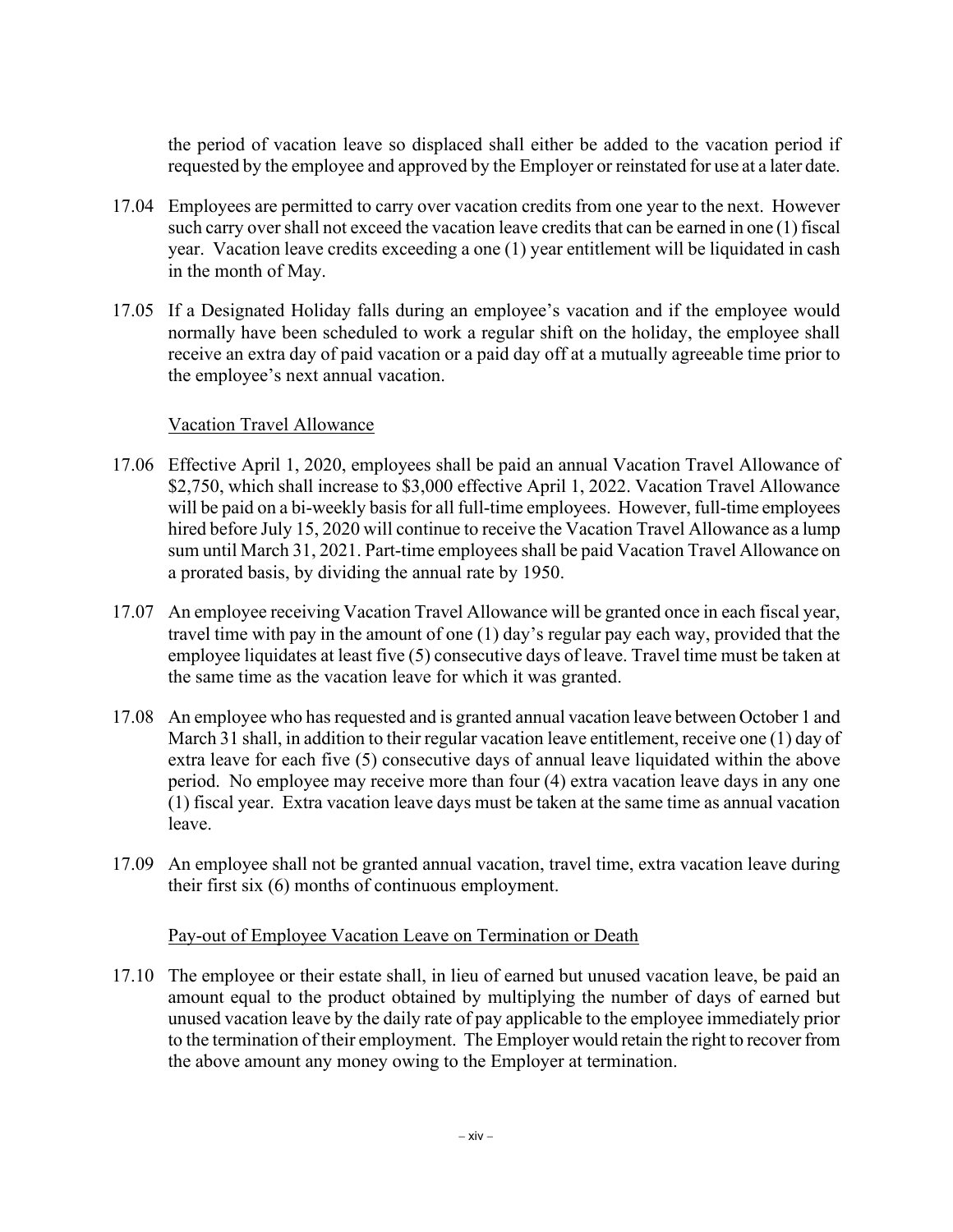## **ARTICLE 18 -SPECIAL LEAVE**

- 18.01 In the case of a death in the immediate family an employee shall, if required, be given time off with pay up to a maximum of four (4) working days. Additional time with pay for up to two (2) days shall be granted if required for either travelling or where the employee is charged with the responsibilities of making funeral arrangements. The term "immediate family" shall be interpreted to mean an employee's father, mother, brother, sister, spouse, common-law spouse, child, step-child, foster child, grandparent, grandchild, father-in-law, mother-in-law, and any relative permanently residing in the employee's household or with whom the employee permanently resides.
- 18.02 In case of a death of an employee's aunt, uncle, niece or nephew, the employee shall, if required, be given time off with pay up to a maximum of one (1) working day.
- 18.03 Should a Designated Holiday fall during a period of bereavement leave, the day shall be shown as holiday pay and will not extend the time of bereavement leave. Bereavement during a regular vacation period shall extend the vacation by the amount of days allowed for bereavement leave.
- 18.04 The Employer shall grant a leave of absence with pay for a period of up to three (3) daysfor:
	- (a) the birth of the employee's child;
	- (b) the adoption of a child by the employee;
- 18.05 The Employer shall grant a leave of absence with pay for a period of up to one (1) day when an employee is to be married.
- 18.06 When it is necessary for an employee to attend their doctor or dentist during working hours, the employee shall be granted leave with pay to a maximum of one (1) hour.
- 18.07 Employees shall be granted leave with pay of up to one (1) day per fiscal year in cases of household emergency. For the purpose of this Article, "emergency" means a sudden or generally unexpected occurrence or set of circumstances demanding the employee's immediate attention.
- 18.08 Domestic Violence Leave
	- (a) Employees experiencing domestic violence towards themselves or their dependent child shall be granted leave with pay for up to five (5) days per fiscal year to attend appointments with professionals, legal proceedings, and engage in any other necessary activities to support their health, safety and security. This leave may be taken in increments of a half day, full day or consecutive days.
	- (b) Upon exhausting the 5 days of paid leave under Article 18.07(a), an employee shall be entitled to unpaid Family Violence Leave as set out under the *Employment Standards Act*.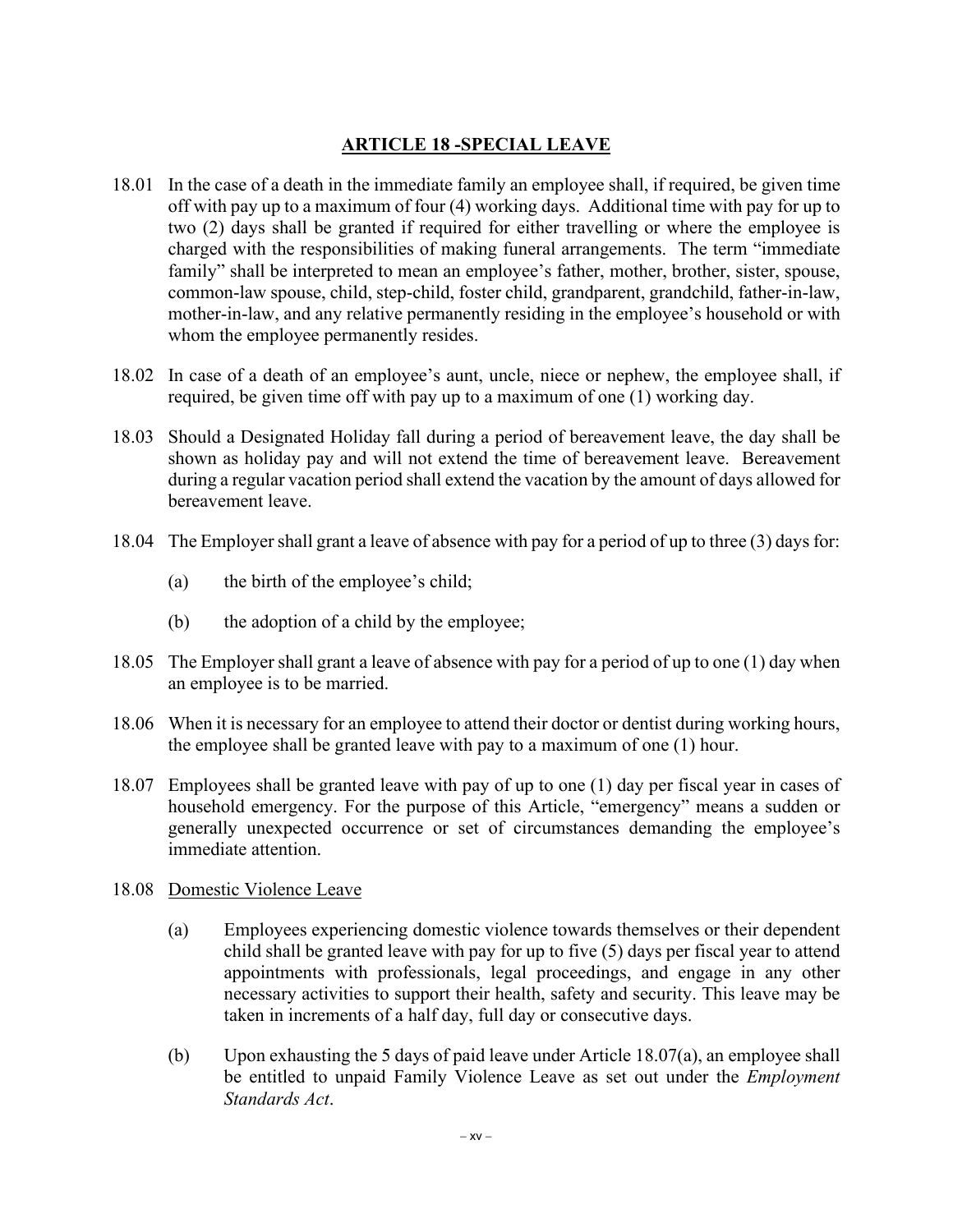- (c) Employees accessing domestic violence leave shall notify the Employer of the need for such leave as soon as reasonable.
- 18.09 The Employer shall grant an employee up to twenty-seven (27) weeks of compassionate care leave without pay to allow for the employee to provide care for a critically ill member of the employee's immediate family, in accordance with the provisions of the Northwest Territories *Employment Standards Act*.

### **ARTICLE 19 -SICKNESS BENEFITS**

19.01 Employees must report sickness to their supervisor as close to the commencement of their regular shift as possible. Failing to do so may disqualify an employee for any eligibility for sickness benefits.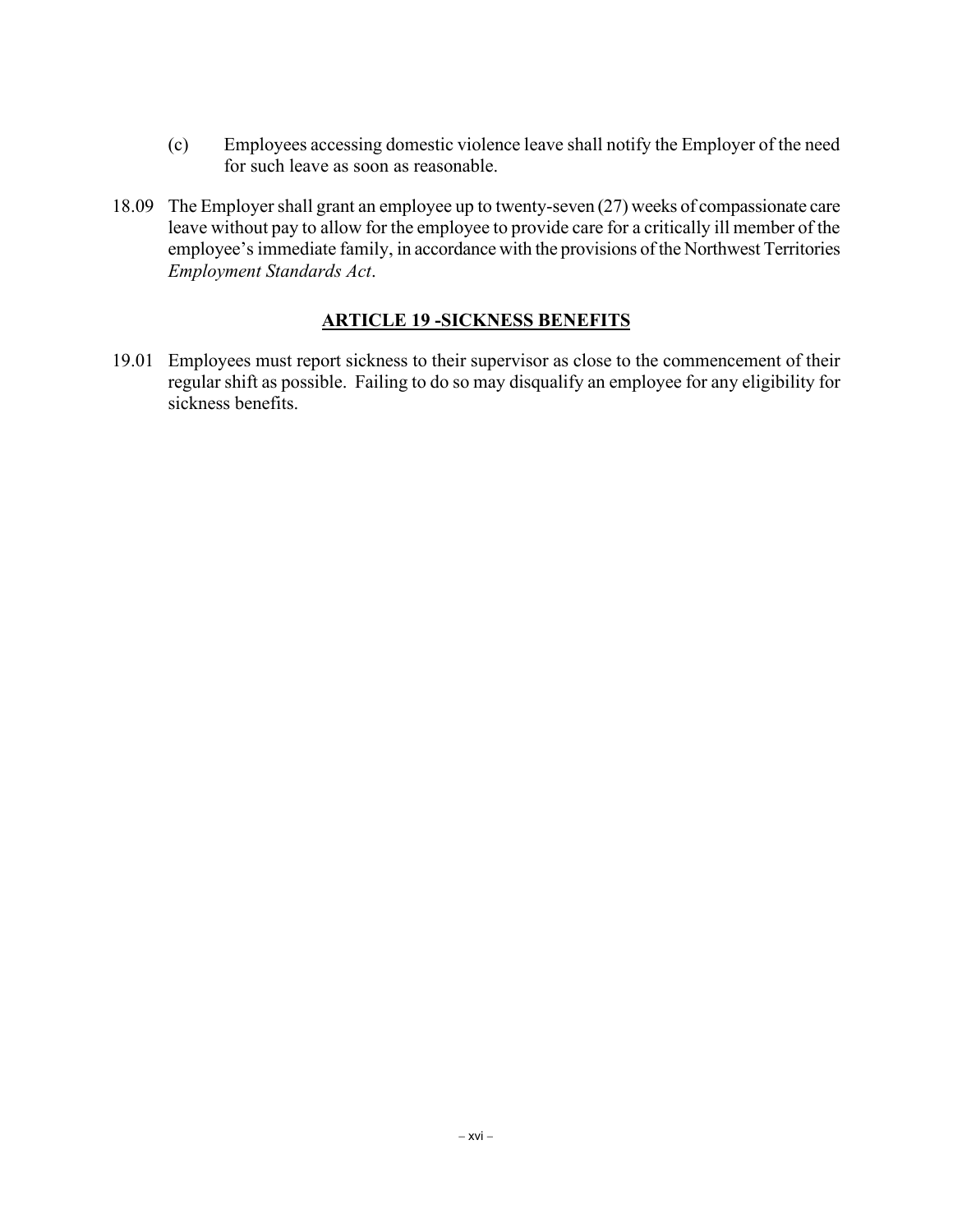19.02 An employee will earn one (1) day of sick leave credits for each calendar month in which the employee receives at least ten (10) working days pay.

In this article "working days pay" has the same meaning as in Article 17.

- 19.03 When an employee is absent from work due to sickness on a regular working day, the employee will receive a regular day's pay provided they have sufficient accumulated sick leave credits. This day will be charged against accumulated sick leave credits.
- 19.04 An employee may be required at the discretion of the Employer to provide proof of illness to qualify for sickness benefits.
- 19.05 An employee shall use up to five days per year of sick leave in cases where a dependant of the employee, who resides with the employee, is ill and the employee is required to provide assistance to the dependant.
- 19.06 An employee may be required, at the discretion of the employer, to provide proof of illness of the employee's dependant.

#### Advance of Credits

19.07 In circumstances where sick leave would be authorized, but the employee has insufficient or no sick leave credits, at the discretion of the Employer, they may be granted sick leave in advance to a limit of five (5) days.

# **ARTICLE 20 -OTHER TYPES OF LEAVE**

#### Court Leave

20.01 Leave of absence with pay will be given to an employee who is required to serve on a jury or by subpoena or summons to attend as a witness in any court proceedings.

The Employer will pay the difference between an employee's regular pay and the amount of jury duty pay if the employee is receiving such payment.

#### Workers Compensation

20.02 (1) The Employer shall only pay an employee the balance of the employee's day's pay for the first day of an injury covered by the Workers' Safety and Compensation Commission.

(2) While the parties are awaiting the decision of the Workers' Safety and Compensation Commission as to the compensability of an injury, sickness or exposure, the employee shall, upon the employee's request, use their sick leave credits if they are unable to perform their duties because of: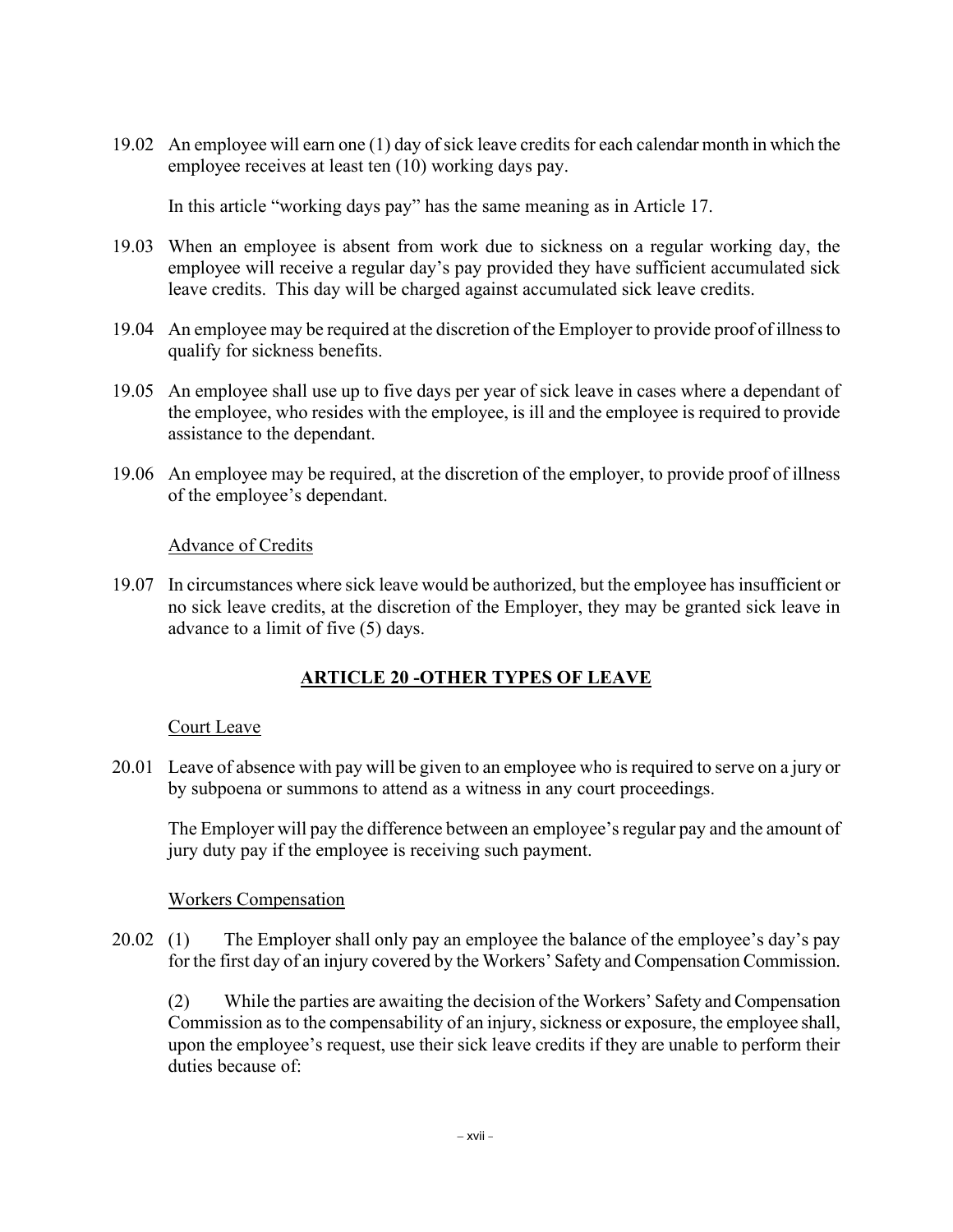- (a) personal injury accidental received in the performance of the employee's duties and not caused by the employee's wilful misconduct; or
- (b) sickness resulting from the nature of their employment; or
- (c) over-exposure to radioactivity or other hazardous conditions in the course of their employment;

If the injury, sickness or exposure is not compensable there shall be no return of the sick leave credits used by the employee. If the injury, sickness or exposure is compensable, the employee shall reimburse the Employer for the amount of sick leave pay received and the Employer shall credit the employee with the sick leave credits used.

#### Pregnancy Leave

- 
- 20.03 (i) An employee who becomes pregnant shall notify the Employer at least fifteen (15) weeks prior to the expected date of delivery and shall be granted pregnancy leave without pay of seventeen (17) consecutive weeks commencing at any time during the seventeen (17) week period immediately preceding the estimated date of delivery.
	- (ii) Upon request from the employee, the Employer may:
		- a. Defer the commencement of pregnancy leave to a maximum of six (6) weeks, if the actual date of delivery occurs after the estimated date of delivery;
		- b. Terminate the pregnancy leave earlier than seventeen (17) weeks after the leave commenced.
	- (iii) The Employer may, where pregnancy leave without pay is requested, require an employee to submit a medical certificate certifying the expected date of delivery.
	- (iv) An employee will continue to accumulate seniority while on pregnancy leave.
	- (v) If an employee elects to maintain coverage for any Group Benefit Plans or Pension Plan under Article 35 while on Pregnancy Leave, the Employer will pay the Employer's portions of those benefits that are cost shared with employees, provided that the employee continues to pay their share.
	- (vi) Further, when a pregnant employee produces a statement from their physician that their working condition may be detrimental to their health or that of the fetus, the Employer will either change those working conditions where that is reasonable within their operational requirements or allow the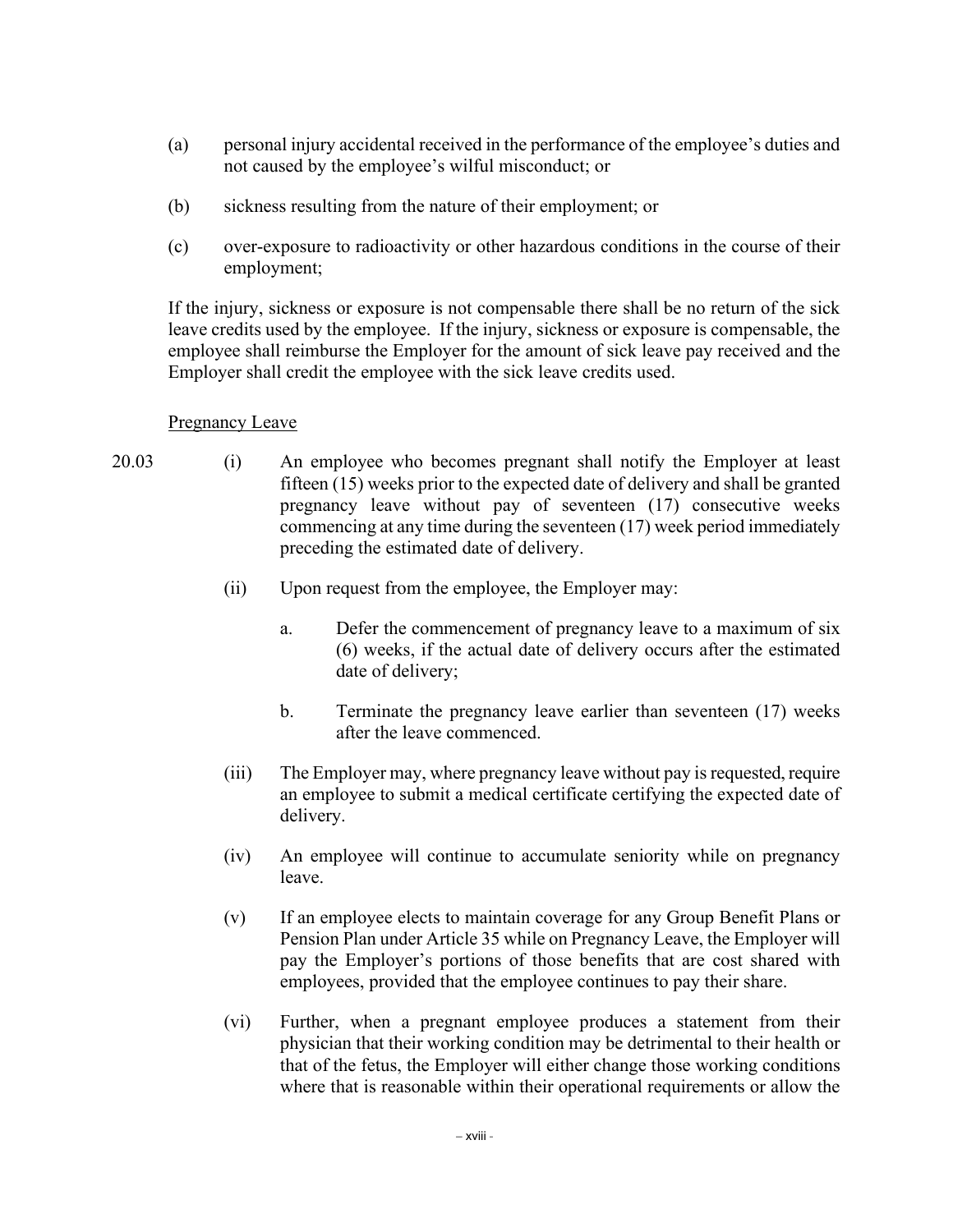employee to take leave of absence without pay for the duration of their pregnancy.

- (vii) Further, when a nursing employee produces a statement from their physician, upon consultation with an occupational or environmental specialist where appropriate and at no cost to the employee, that their working conditions may be detrimental to their health or that of their nursing child, the Employer will either change those working conditions where that is reasonable within operational requirements or allow the employee to take leave without pay.
- 20.04 After completion of nine (9) months continuous employment, an employee who provides the employer with proof that the employee has applied for and is in receipt of employment insurance benefits pursuant to the Employment Insurance Act, shall be paid a pregnancy leave allowance.
	- (a) A recipient under Article 20.04 shall sign an agreement with the Employer providing:
		- (i) that they will return to work and remain in the Employer's employ for a period of at least six (6) months after their return to work;
		- (ii) that they will return to work on the date of the expiry of their pregnancy leave, unless this date is modified with the Employer's consent.
	- (b) Should the employee fail to return to work, except by reason of death, disability or lay-off, as per the provision of Article 20.04 a), the employee recognizes that she is indebted to the employer for the amount received as pregnancy leave allowance. Should the employee not return for the full six months, the employee's indebtedness shall be reduced on a prorated basis according to the number of months for which she received pay. The Employer may recover monies owing under this Article from any monies owing to the employee by the Employer.
	- (c) In respect of the period of pregnancy leave, payments of pregnancy leave allowance will consist of the following:
		- $(i)$  For the first week, a payment equivalent to ninety-three percent (93%) of the employee's weekly rate of pay. For the period during which employment insurance benefits are received, payments equivalent to the difference between the employment insurance benefits the employee receives and ninety-three percent (93%) of their weekly rate of pay. Where the employee has received Employment Insurance Maternity Benefits for fifteen (15) weeks and thereafter remains on pregnancy leave without pay, they are eligible to receive a payment equivalent to ninety-three (93%) of their weekly rate of pay for a period of one (1) week.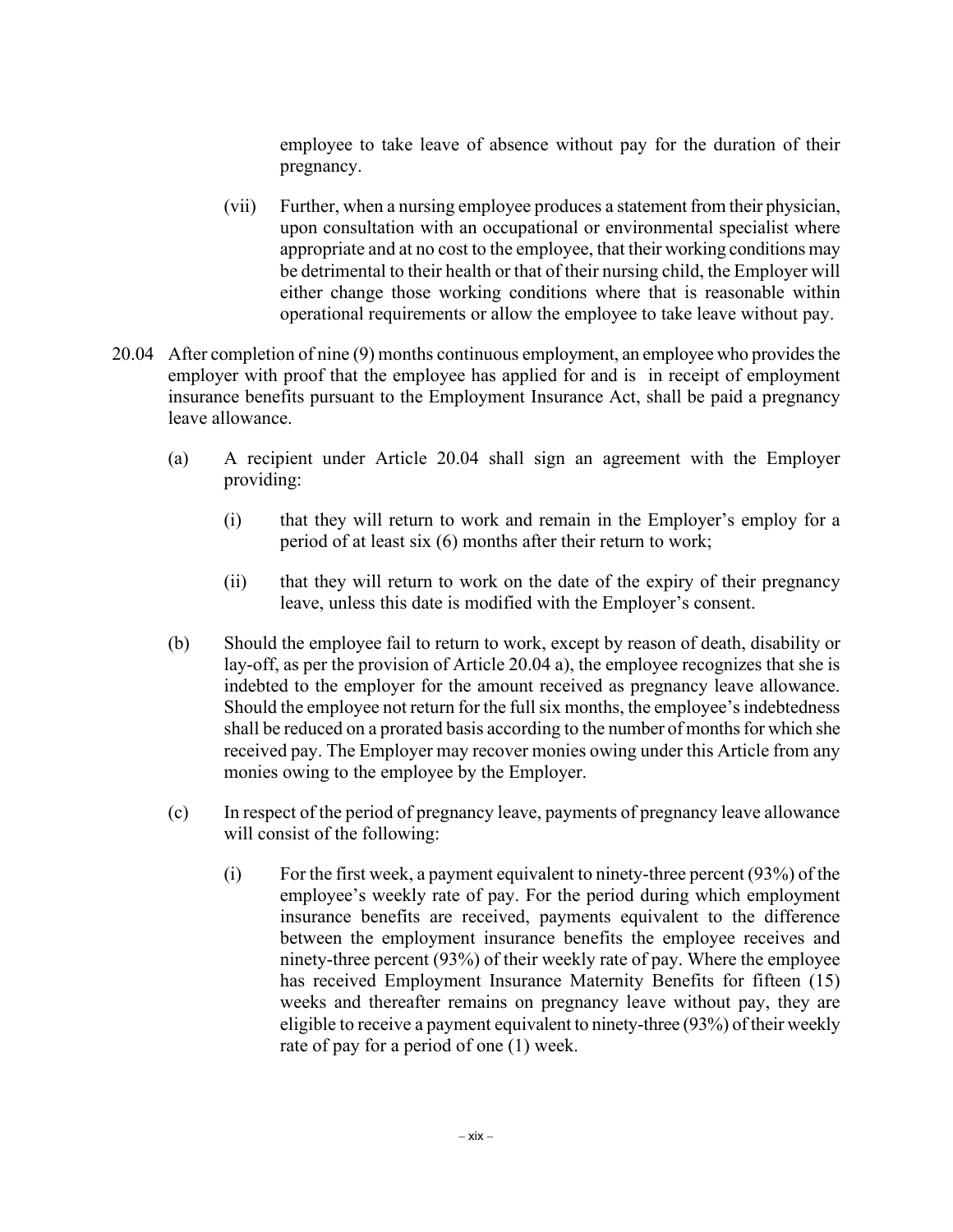- a. for a full-time employee the weekly rate of pay referred to in Article 20.04 (c) (i) shall be the weekly rate of pay for their position on the day immediately preceding the commencement of the pregnancy leave.
- b. for a part-time employee the weekly rate of pay referred to in Article 20.04 (c) (i) shall be the prorated weekly rate of pay for their position averaged over the six month period of continuous employment immediately preceding the commencement of the pregnancy leave.
- (ii) Employees have no vested right to payments under the pregnancy leave plan except to payments during a period of unemployment specified in the plan.
- (iii) Where an employee becomes eligible for a pay increment or an economic adjustment with respect to any period in which the employee was in receipt of pregnancy leave allowance payments under this article, the payments shall be adjusted in accordance with any revised employment insurance benefits that an employee has received.

### Parental Leave

- 20.05 Where the employee has provided written notice to the Employer at least four (4) weeks in advance, the employee shall be granted parental leave without pay of sixty-two (62) consecutive weeks to care for the employee's newborn child or a child who the employee has recently adopted. Parental leave must be taken within the period commencing on the day of the birth of the employee's child or the day on which the employee's adopted child arrives at the employee's home, as the case may be, and ending one year after that day. An employee shall continue to accumulate seniority while on parental leave.
- 20.06 The maximum period of parental leave that may be taken by an employee couple is seventy (70) weeks.

### Combined Pregnancy and Parental Leave

20.07 Where an employee takes parental leave in addition to pregnancy leave, the employee must commence parental leave immediately upon the expiry of pregnancy leave.

### Maximum Period of Pregnancy and Parental Leave

20.08 The maximum period of pregnancy and parental leave which may be taken is seventy-eight (78) weeks. The maximum period of pregnancy leave in conjunction with parental leave which may be taken by an employee couple is eighty-six (86) weeks.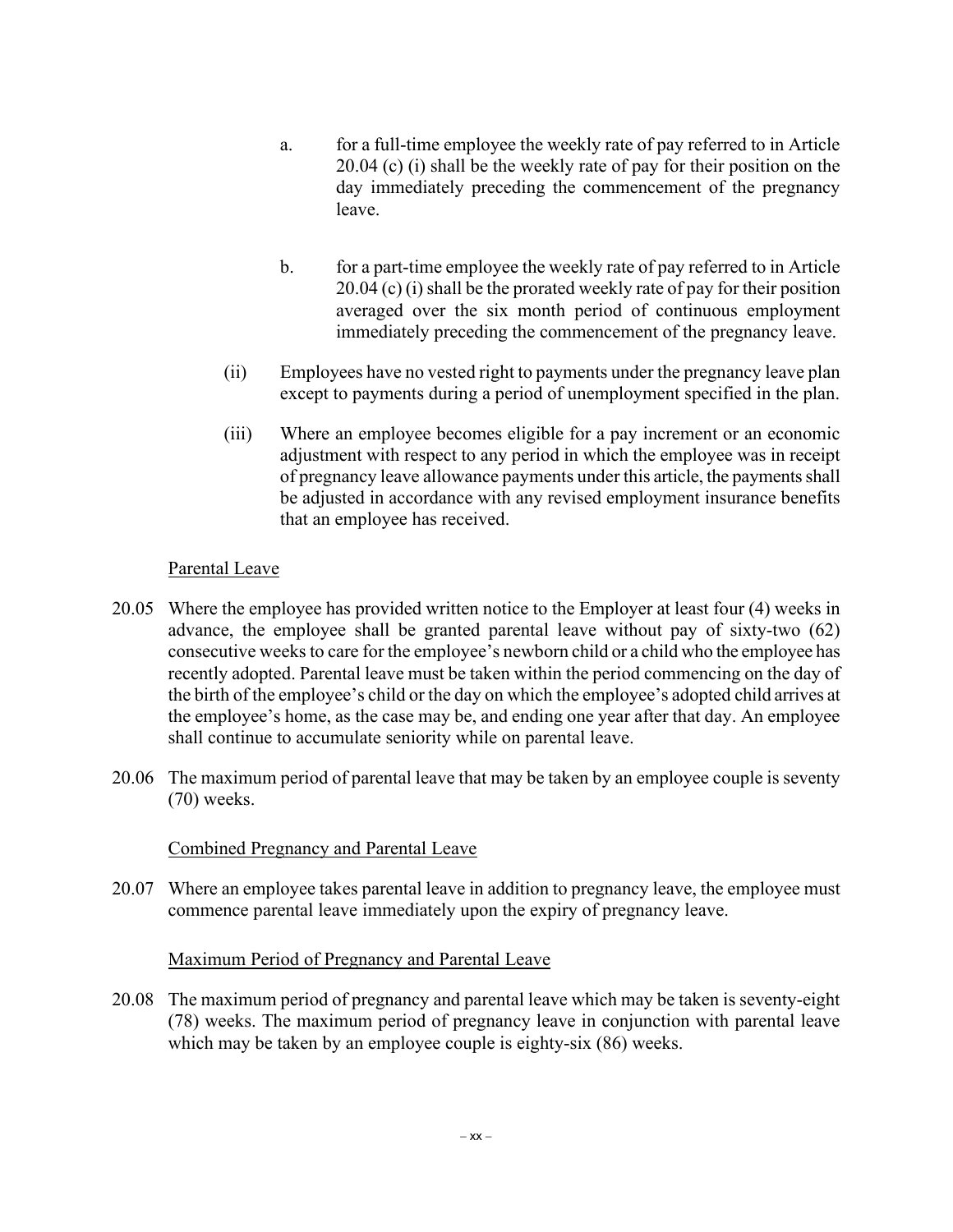20.09 If an employee elects to maintain coverage for any Group Benefit Plans or the Pension Plan under Article 35 while on Parental Leave, the Employer will pay the Employer's portions of those benefits that are cost shared with employees, provided that the employee continues to pay their share.

#### **ARTICLE 21 -HOURS OF WORK**

- 21.01 The normal work week shall consist of Monday to Friday inclusive between the hours of 8:30 am to 5:00 pm for all staff. Such periods shall be inclusive of a one hour lunch break.
- 21.02 Employees shall be entitled to a rest period, with pay, of fifteen (15) minutes duration as follows:

For Administrative Office employees, the morning rest period will be scheduled to be either from 9:45 a.m. to 10:00 a.m. or from 10:00 a.m. to 10:15 a.m. for each employee. The afternoon rest period will be scheduled from either 2:45 p.m. to 3:00 p.m. or from 3:00 p.m. to 3:15 p.m. for each employee.

For Maintenance employees, the morning rest period will be scheduled from 10:00 a.m. to 10:15 a.m. and the afternoon rest period will be scheduled from 3:00 p.m. to 3:15 p.m.

Rest periods will be taken as scheduled except in case of emergency. An employee shall be absent from their assigned work location for no more than the time of their scheduled rest period as set out above.

- 21.03 The Employer will make every reasonable effort:
	- (a) not to schedule the commencement of a shift within eight (8) hours of the completion of the employee's previous shift.
	- (b) to avoid excessive fluctuation in hours of work.

### **ARTICLE 22 -OVERTIME**

22.01 Subject to Article 22.02, an employee who is requested to work overtime shall be entitled to the appropriate rate described below.

Overtime work shall be compensated as follows:

- One and one-half (1½) times an employee's regular rate for all hours worked after a regular work day or on a Saturday.
- Two (2) times an employee's regular rate for hours worked after four (4) hours of overtime, or for hours worked on a Sunday or a Recognized Holiday.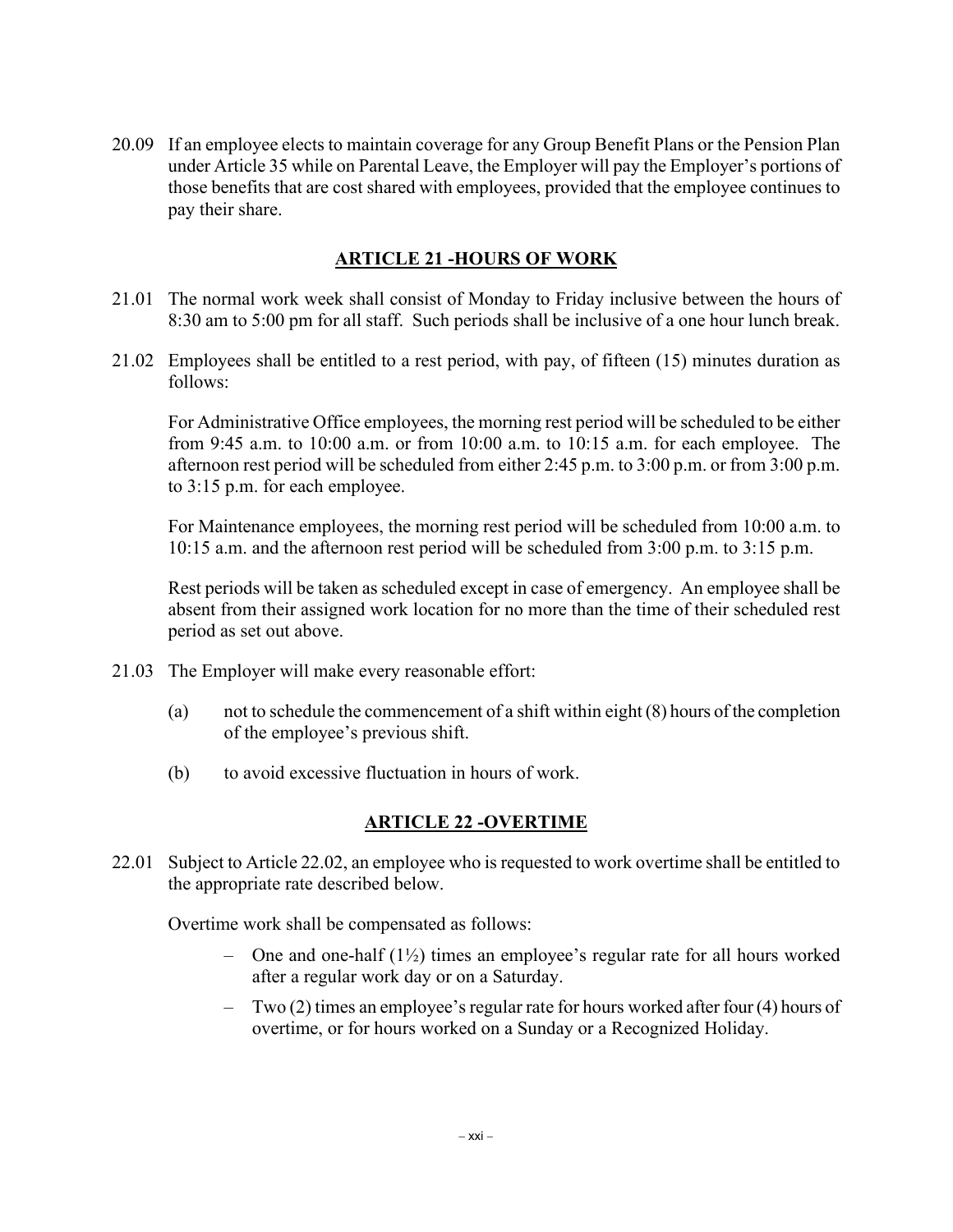- 22.02 An employee who is required to work overtime shall be paid overtime compensation for all overtime hours worked subject to a minimum payment of thirty (30) minutes at the overtime rate.
- 22.03 In place of the overtime payments above, the Employer may grant equivalent leave with pay to be taken at a time mutually agreeable to the Employer and the employee.
- 22.04 When an employee has been recalled to work by the Employer and the recall was not scheduled in advance, the Employer shall pay to the employee the greater of:
	- (a) compensation at the appropriate overtime rate; or
	- (b) compensation equivalent to four (4) hours pay at the regular rate of pay whether or not the employee is called upon to perform any work after reporting for work. If an employee is recalled to work more than once during the (4) hour period, these additional call outs will be considered part of the initial recall.

## **ARTICLE 23 -PAY**

- 23.01 Employees are entitled to be paid for services rendered for the classification and position to which they are appointed at the pay rates specified in the Appendices attached.
- 23.02 (a) One (1) week of pay will be held back. The one (1) week holdback will be paid to an employee at the time of termination of employment.
	- (b) Employees will be paid every second Friday at the start of the employee's work day.
	- (c) Employees shall be paid by direct deposit, with monies being deposited to a financial institution of the employee's choice.

#### Acting Pay

- 23.03 (a) When an employee is required by the Employer to perform duties of a higher classification level on an acting basis, they shall be paid acting pay calculated from the first day on which they commenced to act at a rate of fifteen percent (15%) over their regular rate.
	- (b) In the absence of the Maintenance Manager, the Employer will make every effort to allocate acting appointments on an equitable basis among qualified available maintenance employees.

#### Pay Recovery

23.04 (a) Where an employee, through no fault of their own, has been overpaid, the appropriate pay office will, before recovery action is implemented, advise the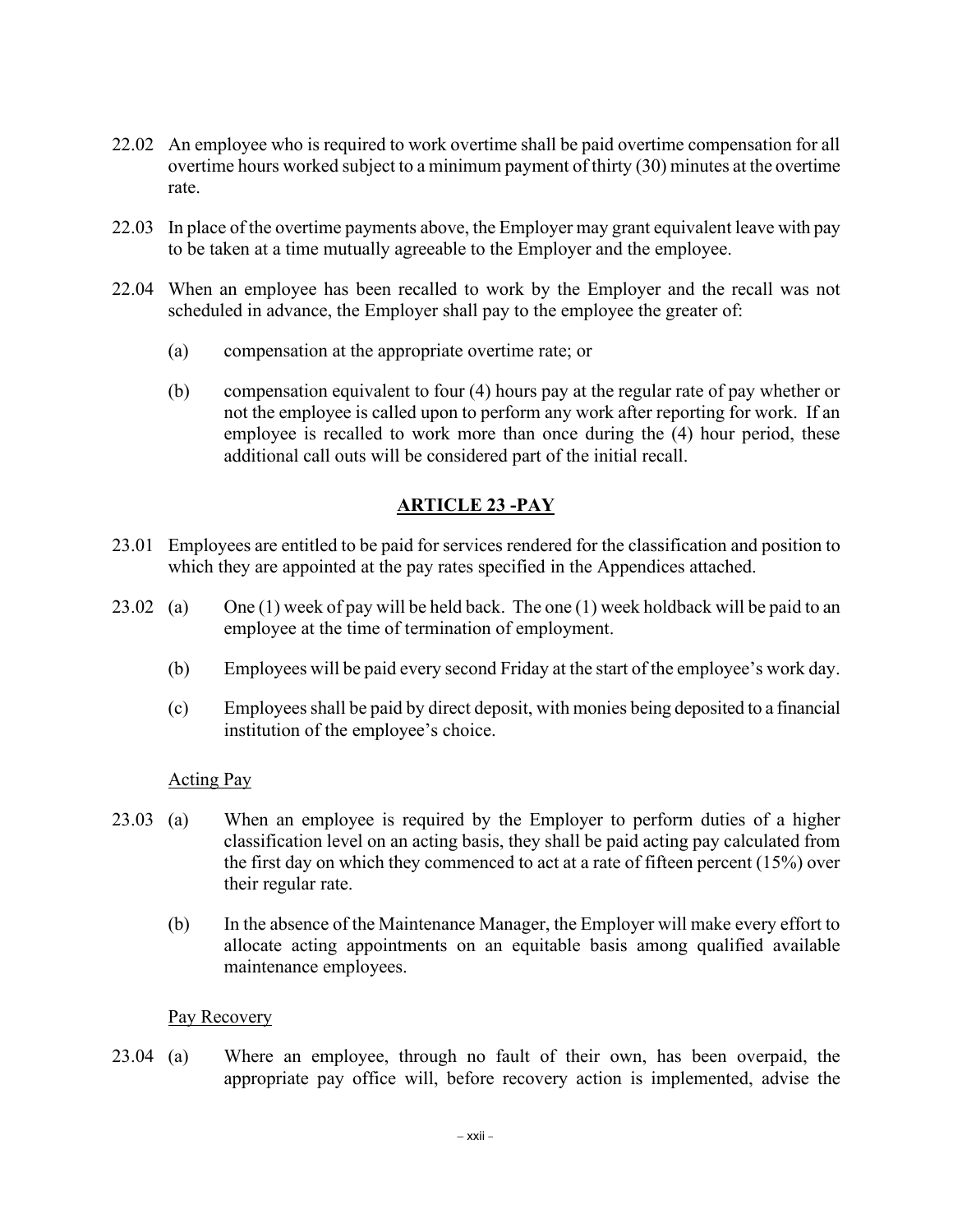employee in writing of the amount overpaid and the intention of the Employer to recover the overpayment. Prior to said recovery, the Employer and employee shall discuss and devise an acceptable recovery schedule.

- (b) If more than one year has passed since the undetected overpayment was made, then the Employer shall be limited to recovering fifty percent (50%) of the overpayment.
- (c) If more than two (2) years have passed since the overpayment, there shall be no recovery of the overpayment.

### **ARTICLE 24 -PAY FOR TRAVEL ON BEHALF OF EMPLOYER**

24.01 Where an employee is required to travel on behalf of the Employer, they shall be paid for reasonable actual travel expenses incurred.

# **ARTICLE 25 -LAY-OFF AND JOB SECURITY**

- 25.01 There shall be no contracting out by the Employer, of work done by the bargaining unit, if it would result in the layoff, continuance of a layoff or reduction in the regular hours of work for bargaining unit members.
- 25.02 In the event of a lay-off, employees who are qualified for the remaining positions shall be laid-off in reverse order of seniority.
- 25.03 (a) Permanent employees who have completed their probationary period and who have twelve (12) years of service or less will be given as much advance notice as possible but, in any event, not less than three (3) months' written notice of lay-off or pay in lieu thereof.
	- (b) Permanent employees who have completed their probationary period and who have more than twelve (12) years of service will be given as much advance notice as possible but, in any event, not less than ten (10) working days' written notice of layoff or pay in lieu thereof. These employees shall also receive severance pay, as follows:
		- (i) In the case of an employee who is laid off for the first time, the amount of Severance Pay shall be one (1) weeks' pay for each complete year of continuous employment. The total amount of Severance Pay which may be paid under this Clause shall not exceed twenty-five (25) weeks' pay.
		- (ii) In the case of an employee who is laid off for a second or subsequent time the amount of severance pay shall be one (1) weeks' pay for each complete year of continuous employment, less any period in respect of which they were granted Severance Pay by the Employer from the previous lay-off but the total amount of Severance Pay which may be paid under this Clause shall not exceed twenty-five (25) weeks' pay.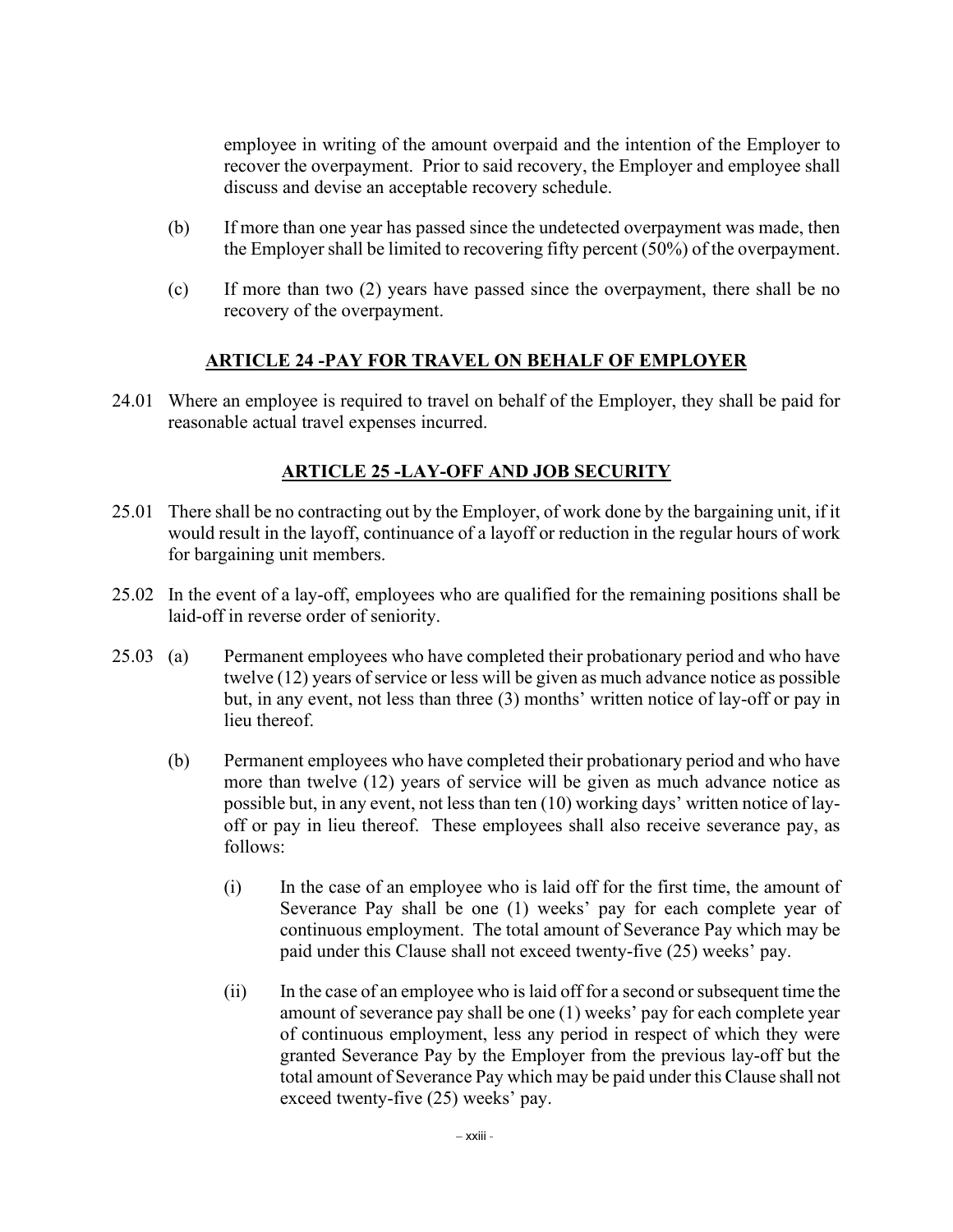- 25.04 The Employer shall not dismiss, suspend, lay-off, demote or otherwise discipline an employee on the grounds that garnishment proceedings may be or have been taken with respect to an employee.
- 25.05 On recalls, the most senior qualified employee shall be the first to be recalled.
- 25.06 The Employer shall give notice of recall personally or by registered mail.

Where notice of recall is given personally, the Employer shall deliver in duplicate a letter stating that the employee is recalled. In this instance, notice of recall is deemed to be given when served.

Where notice of recall is given by registered mail, notice is deemed to be given three days from the date of mailing.

25.07 An employee shall return to work within ten (10) working days of receipt of notice of recall, unless on reasonable grounds, they are unable to do so. An accident, illness or inability to communicate, or requirement to give notice of termination to another Employer shall be considered as reasonable grounds.

#### **ARTICLE 26 -EMPLOYEE PERFORMANCE REVIEW AND EMPLOYEE FILES**

- 26.01 When a formal review of an employee's performance is made, the employee concerned shall be given the opportunity to discuss it with the Employer. The employee shall also be given the opportunity to provide written comments to be attached to their performance appraisal and may use the Grievance Procedure to correct any factual inaccuracies in their performance appraisal.
- 26.02 The Employer agrees not to introduce as evidence in the case of promotional opportunities or disciplinary action any document from the file of an employee, the existence of which the employee was not made aware by the provision of a copy thereof at the time of filing.
- 26.03 Upon written request of an employee, the Personnel file of that employee shall be made available for their examination at reasonable times in the presence of an authorized representative of the Employer and of the Union.
- 26.04 Only one official file per employee for the purposes of performance evaluation or discipline shall exist.
- 26.05 Any document or written statement related to disciplinary action, which may have been placed on the personnel file of an employee, shall be destroyed after eighteen (18) months have elapsed since the disciplinary action was taken provided that no further disciplinary action has been recorded during this period.

# **ARTICLE 27 -CLASSIFICATION**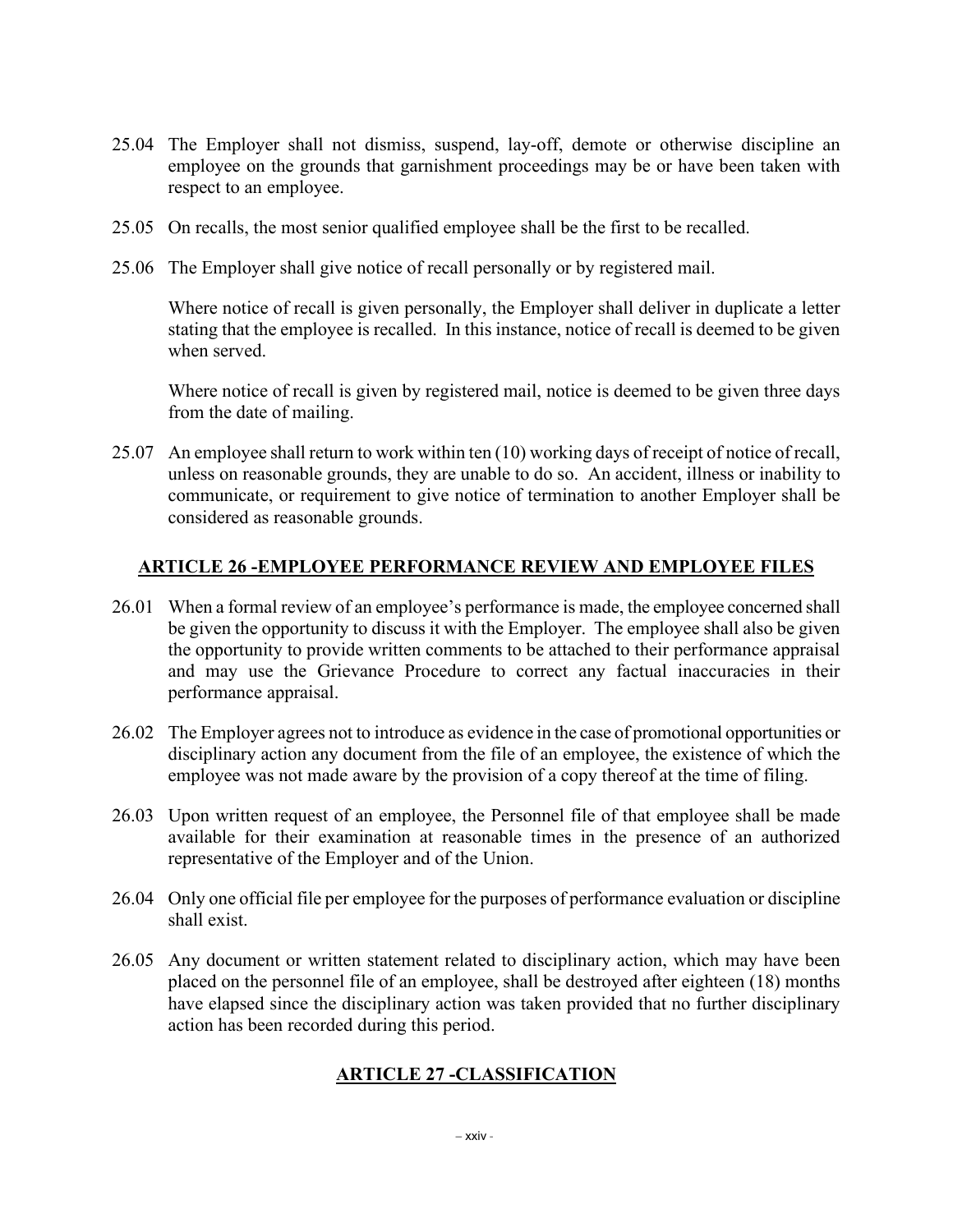27.01 During the term of this Agreement, if a new or revised classification is implemented by the Employer, the Employer shall negotiate with the Union the rates of pay affecting the pay of employees for the classification affected. The Employer shall make every reasonable effort to advise the Union as far in advance as possible of such changes. If the parties fail to reach agreement within fourteen (14) days from the date on which the Employer submits the new or revised classification to the Union, the Union may refer the matter to arbitration. The arbitrator's decision will be retroactive to the date of application of the new rates.

## **ARTICLE 28 -ADJUSTMENT OF DISPUTES**

28.01 A grievance is defined as a complaint, dispute or difference between the Employer and the Union, or between the Employer and an employee, concerning the interpretation or application of this Agreement.

Disciplinary actions of written warnings, suspension, demotion, financial penalty or dismissal may be grieved according to the provisions of this Article.

- 28.02 The aggrieved employee, or the Union on the employee's behalf, may file a grievance pertaining to matters mentioned in 28.01 through the procedure discussed in this Article.
- 28.03 An employee shall, within fifteen (15) working days of their first knowledge of an incident giving rise to a grievance, discuss the matter with their supervisor. The supervisor shall within fifteen (15) working days following receipt of the employee's submission of the grievance, give a written reply to the employee concerning the employee's grievance.
- 28.04 If the grievance is not settled satisfactorily according to Clause 28.03, the grievance will be put in writing and presented to the Chief Executive Officer within fifteen (15) days of receiving a reply according to Clause 28.03. The C.E.O. shall, within fifteen (15) working days following receipt of the employee's submission of the grievance, give a written reply to the employee concerning the employee's grievance.
- 28.05 If either the Union or the Employer have a difference concerning the interpretation or application of this Agreement, it shall be presented in writing within fifteen (15) days of the incident giving rise to the grievance. The Union may initiate an individual, group, and/or policy grievance. If a satisfactory reply is not received from the other party within fifteen (15) working days, the matter may be referred to arbitration.
- 28.06 If a grievance is not settled according to Articles 28.04 and 28.05 in the above procedure, either party may notify the other party in writing within twenty-one (21) days of the receipt of the reply, of their desire to submit the difference or allegation to arbitration.
- 28.07 The time limits stipulated in this procedure may be extended by mutual agreement between the Employer and the employee, and where appropriate, the Union representative.

Arbitration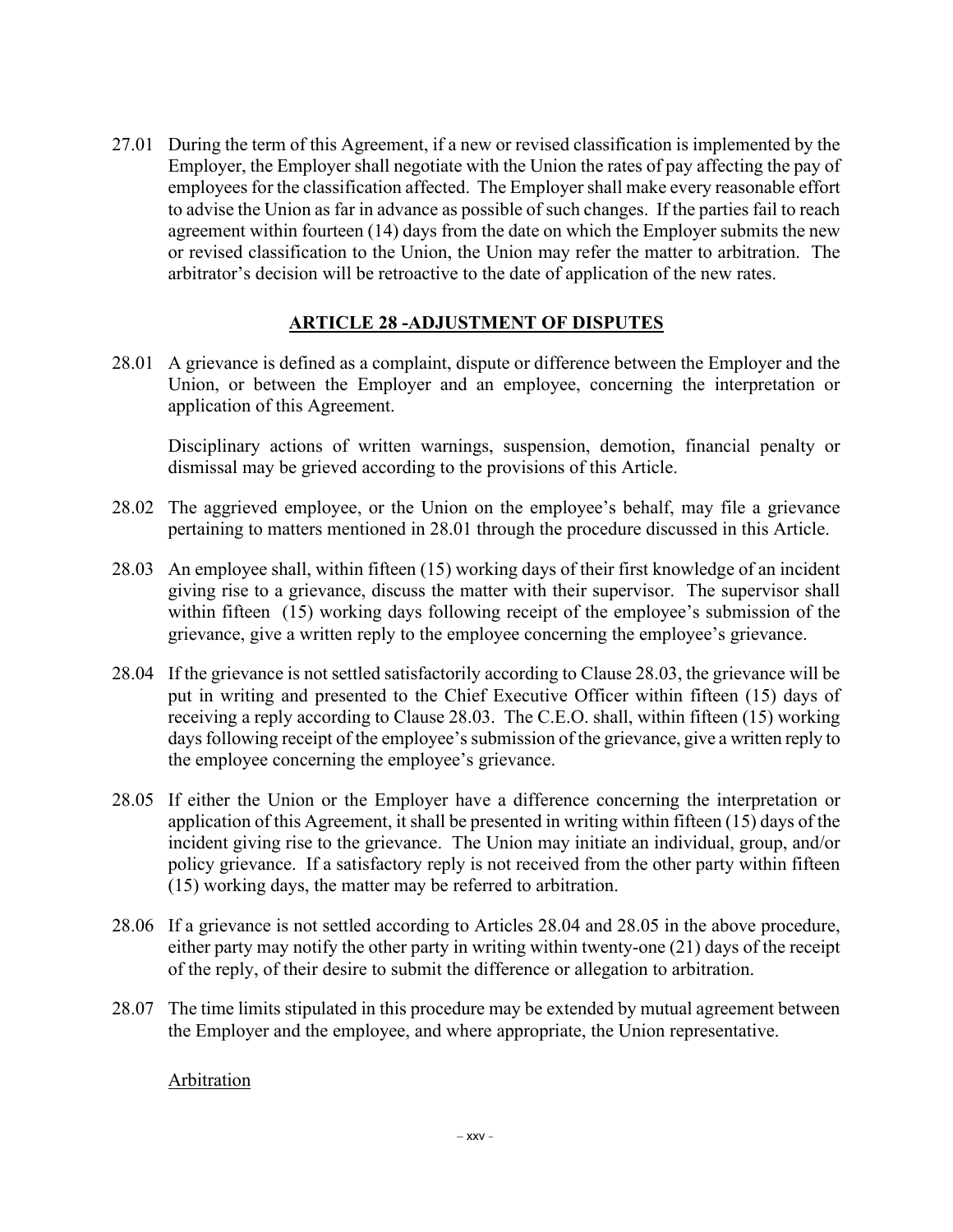- 28.08 The parties agree that arbitration referred to in 28.05 shall be by a single arbitrator selected by the parties. Should the parties be unable to agree, the appointment shall be made by the Minister of Labour.
- 28.09 The arbitrator shall hear and determine the difference or allegation and shall issue a decision and the decision is final and binding upon the parties and upon any employee affected by it.
- 28.10 The award of the arbitrator shall be signed by him and copies thereof shall be transmitted to the parties in the dispute.
- 28.11 The arbitrator shall not have the authority to alter or amend any of the provisions of this Agreement, or to substitute any new provisions in lieu thereof, or to render any decision contrary to the terms and provisions of this Agreement.
- 28.12 The Employer and the Union shall each pay one-half of the remuneration and expenses of the arbitrator and each party shall bear its own expenses of every such arbitration.
- 28.13 If an arbitrator determines an employee has been dismissed for other than proper cause, the Arbitrator may:
	- (a) direct the Employer to reinstate the employee and pay to the employee a sum equal to their wages lost by reason of their dismissal, or such less sum as in the opinion of the Arbitrator is fair and reasonable; or
	- (b) make such order as the Arbitrator considers fair and reasonable having regard to the terms of this Agreement.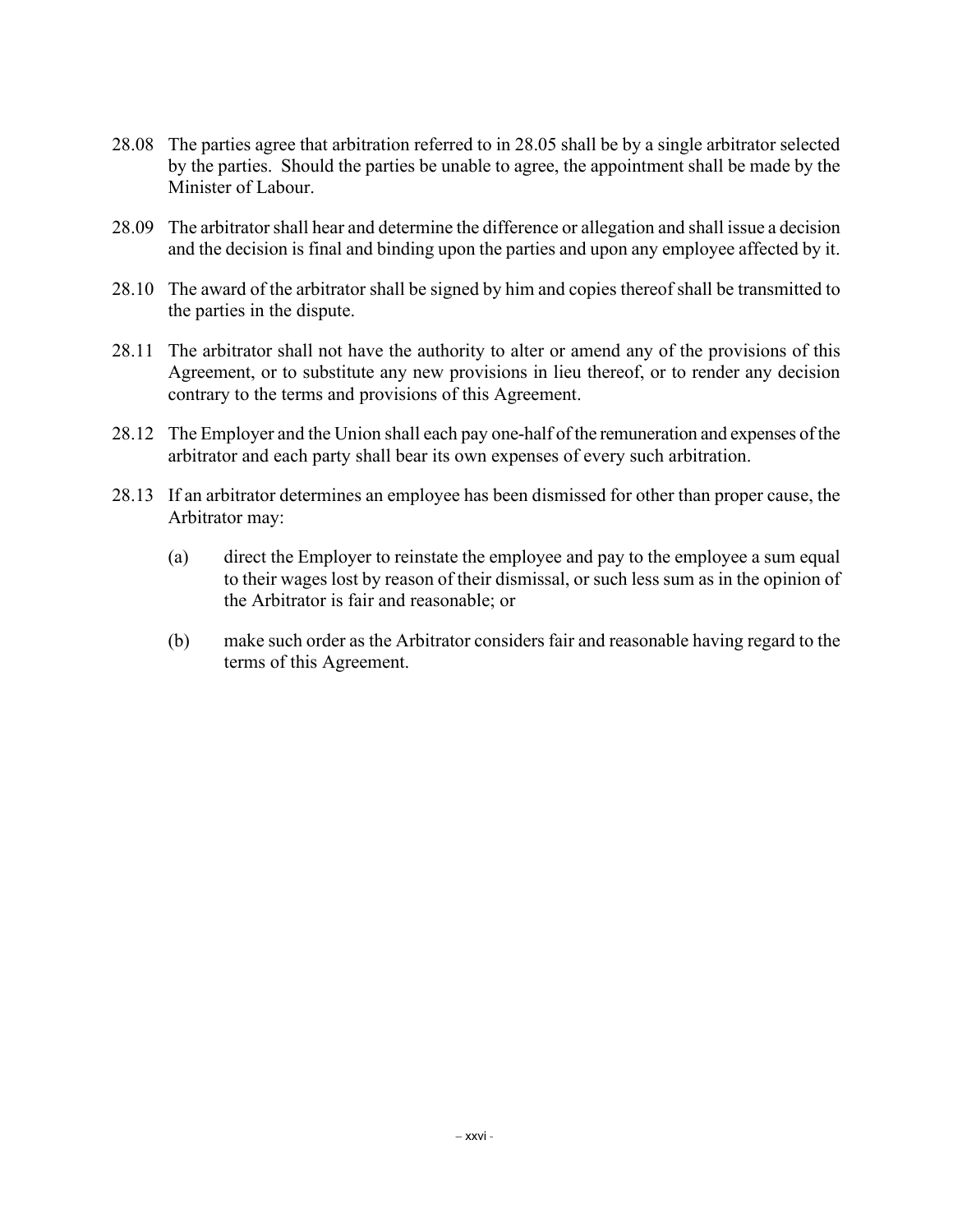#### Expedited Arbitration

28.14 An alternative to the formal arbitration process set out in the foregoing paragraph, by mutual agreement of the parties, a grievance may be referred to a previously agreed upon person who shall hear the grievance and who shall at the conclusion of the hearing, give an oral decision without reasons. Such decisions may not be used to alter, modify or amend any part of the appropriate Collective Agreement, and are made without precedent or prejudice to similar or like cases. Such a decision shall be final and binding upon both parties and no further action may be taken on that grievance by any means.

## **ARTICLE 29 -SAFETY AND HEALTH**

- 29.01 The Employer, all employees and the Union shall comply with all applicable Federal, Territorial, and Municipal health and safety legislation and regulations. All standards established under the legislation and regulations shall constitute minimum acceptable practice. A copy of the applicable Health and Safety legislation and regulations will be readily accessible to each employee in the workplace.
- 29.02 Occupational health and safety shall be a regular agenda item for meetings of the Labour Management Committee referred to in Article 7.01.
- 29.03 (a) All employees from the maintenance department and the administrative office will be eligible to receive first aid training. The training will be at no cost or loss of wages to the employee and the course content will be limited to the Standard First Aid Certificate program and the Basic Rescuer CPR Certificate program.
	- (b) All employees shall be eligible to receive upgrading of the above-noted certificate programs every two (2) years.

### Transportation of Injured Workers

29.04 The Employer shall provide on a properly reported workplace incident, at no expense to the employee, appropriate transportation to the nearest medical facility, and from there to his/her home or place of work depending on the decision of the attending medical practitioner, when such services are immediately required by an employee as a result of injury or serious ailment occurring in the workplace.

### Right to Refuse Dangerous Work

- 29.05 An employee shall have the right to refuse to work in dangerous situations.
	- (a) An employee may refuse to do any particular act or series of acts at work which they have reasonable grounds to believe are dangerous to their health or safety or the health or safety of any other person at the place of employment until sufficient steps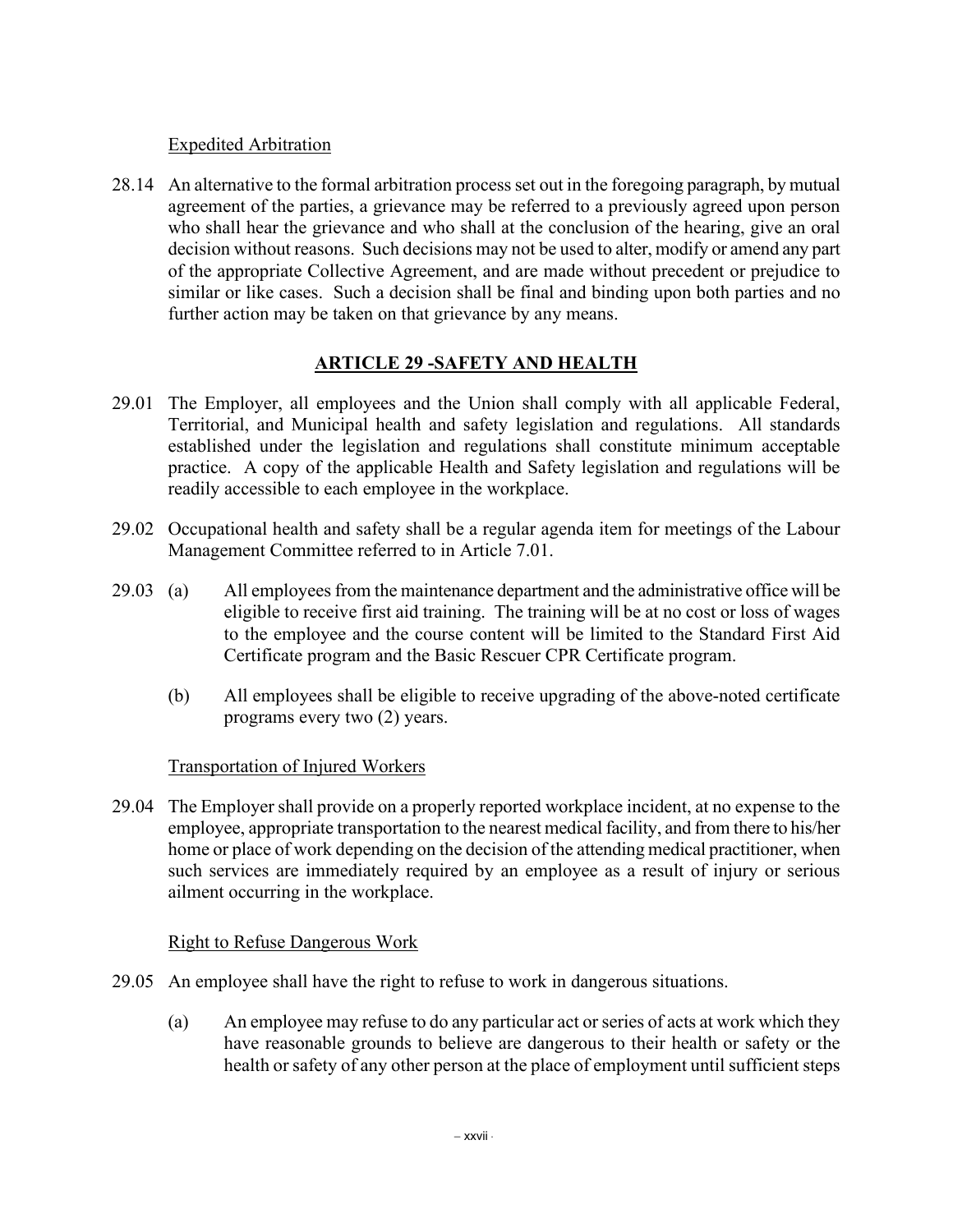have been taken to satisfy him otherwise, or until the NWT Safety Officer or their designated representative has investigated the matter and advised him otherwise.

(b) No loss of wages or discriminatory action shall be taken against any worker by reason of the fact that they exercised the right conferred upon them in this section.

#### **ARTICLE 30 -UNIFORM CLOTHING ISSUE**

- 30.01 The Employer will reimburse all maintenance personnel a maximum of two hundred dollars (\$200.00) once every year for the purchase of protective work clothing upon proof of purchase.
- 30.02 Once per fiscal year, the Employer shall reimburse up to two hundred dollars (\$200) towards the cost of safety footwear for employees whose jobs require the wearing of safety footwear. The employee must produce a receipt of the purchase to be eligible for reimbursement.

## **ARTICLE 31 -EDUCATION LEAVE**

- 31.01 When the Employer requires employees to attend training, courses or other similar educational activities, the employee shall be granted leave with pay and the Employer shall pay for all related expenses.
- 31.02 The Employer may, in its sole discretion, approve leave without pay for a course, workshop, seminar or convention for the purpose of career development which would be of benefit to the Employer. The Employer shall respond to any employee requests for such leave without pay within thirty (30) calendar days.

### **ARTICLE 32 -EDUCATIONAL REFUND PLAN**

32.01 Where the Employer has agreed to reimburse an employee for tuition fees for approved courses, the employee will be reimbursed upon the Employer receiving proof of successful course completion.

### **ARTICLE 33 -SUSPENSION AND DISCIPLINE**

- 33.01 Employees may be disciplined including warnings, suspension, and discharge but only for just cause.
- 33.02 When an employee receives a written warning, suspension, or is discharged, the Employer shall notify the employee in writing of the reasons for such action in sufficient detail that the employee may defend themself.
- 33.03 When employees are required to attend a meeting where a disciplinary decision concerning them is to be taken by the Employer, or a representative of the Employer, the employees are entitled to have, at their request, a representative of the Union attend the meeting. The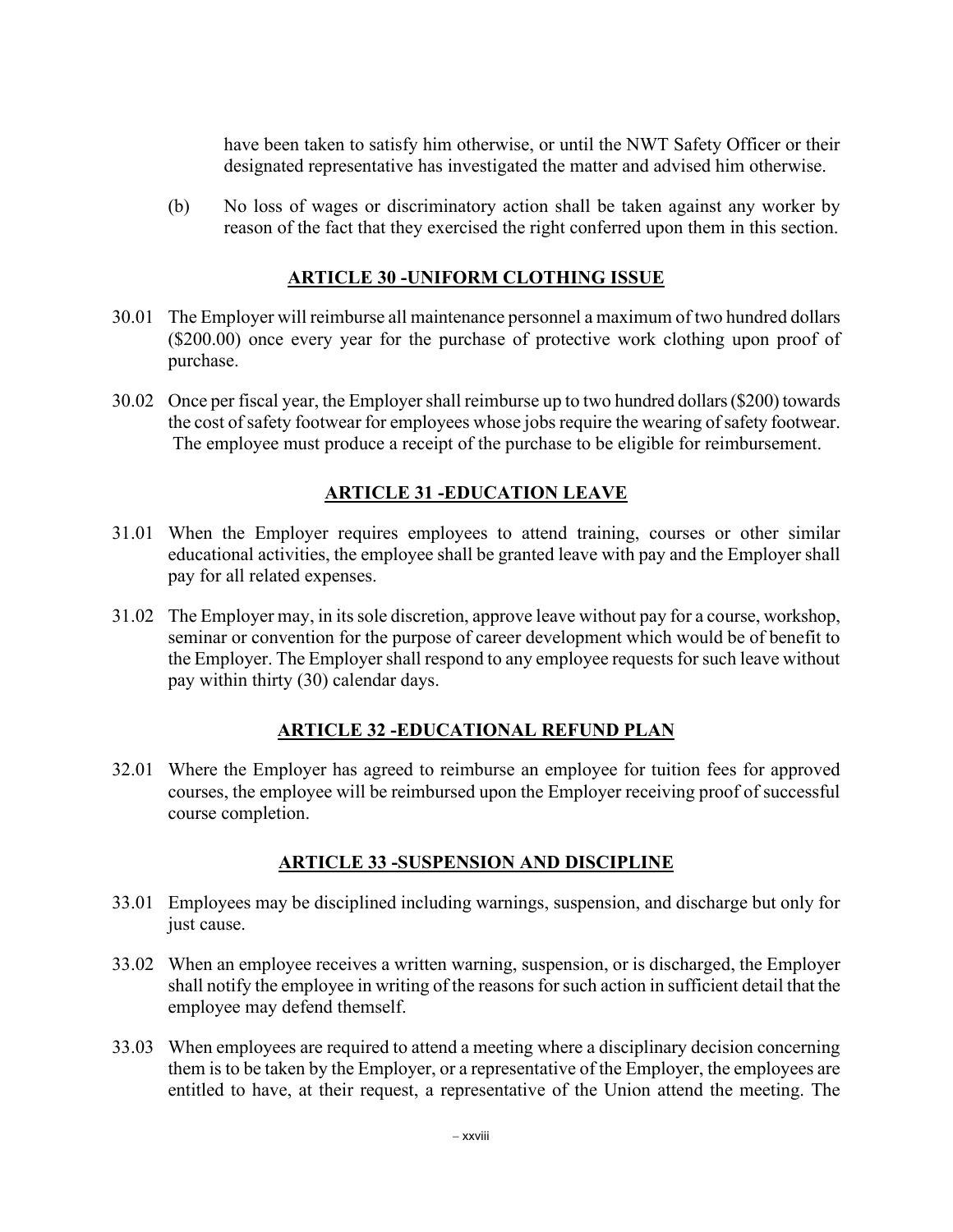Employer shall notify employees of their right to have a representative of the Union in attendance prior to the meeting.

33.04 In any adjudication relating to a disciplinary measure, the burden of proof shall rest with the Employer.

#### **ARTICLE 34 -VACANCIES, JOB POSTING, PROMOTIONS, AND TRANSFERS**

- 34.01 Vacancies in permanent positions shall be posted by the Employer for a period of five (5) working days. Present employees will be given preference in the filling of such vacancies.
- 34.02 Where qualifications and ability are relatively equal, seniority shall govern in the promotion and transfer of employees.
- 34.03 No employee shall be transferred to a position outside the Bargaining Unit without their consent. If an employee is transferred to a position outside the Bargaining Unit, the employee shall retain their seniority accumulated up to the date of leaving the Unit, but will not accumulate further seniority. Such employees shall have the right to return to a position in the Bargaining Unit consistent with their seniority accumulated up to the date of transfer outside the Unit.
- 34.04 New employees shall not be hired when there are employees on lay-off who are qualified to perform the job. Nothing in this article requires the Employer to fill any vacancies.

### **ARTICLE 35 -PRESENT CONDITIONS AND BENEFITS**

- 35.01 The Employer shall provide benefit plan coverage for life insurance, accident insurance, disability insurance (long-term), disability insurance (short-term), health care insurance, and dental care insurance. Present practice on cost sharing of premiums will be continued.
- 35.02 The Northern Employee Benefits Services (NEBS) pension plan is a term and condition of employment for all eligible employees. Premiums for the pension plan shall be shared equally between eligible employees and the Employer.
- 35.03 All issues concerning the benefits referred to in clauses 35.01 and 35.02, including premiums and entitlement to benefits shall be determined by the benefit plan provider.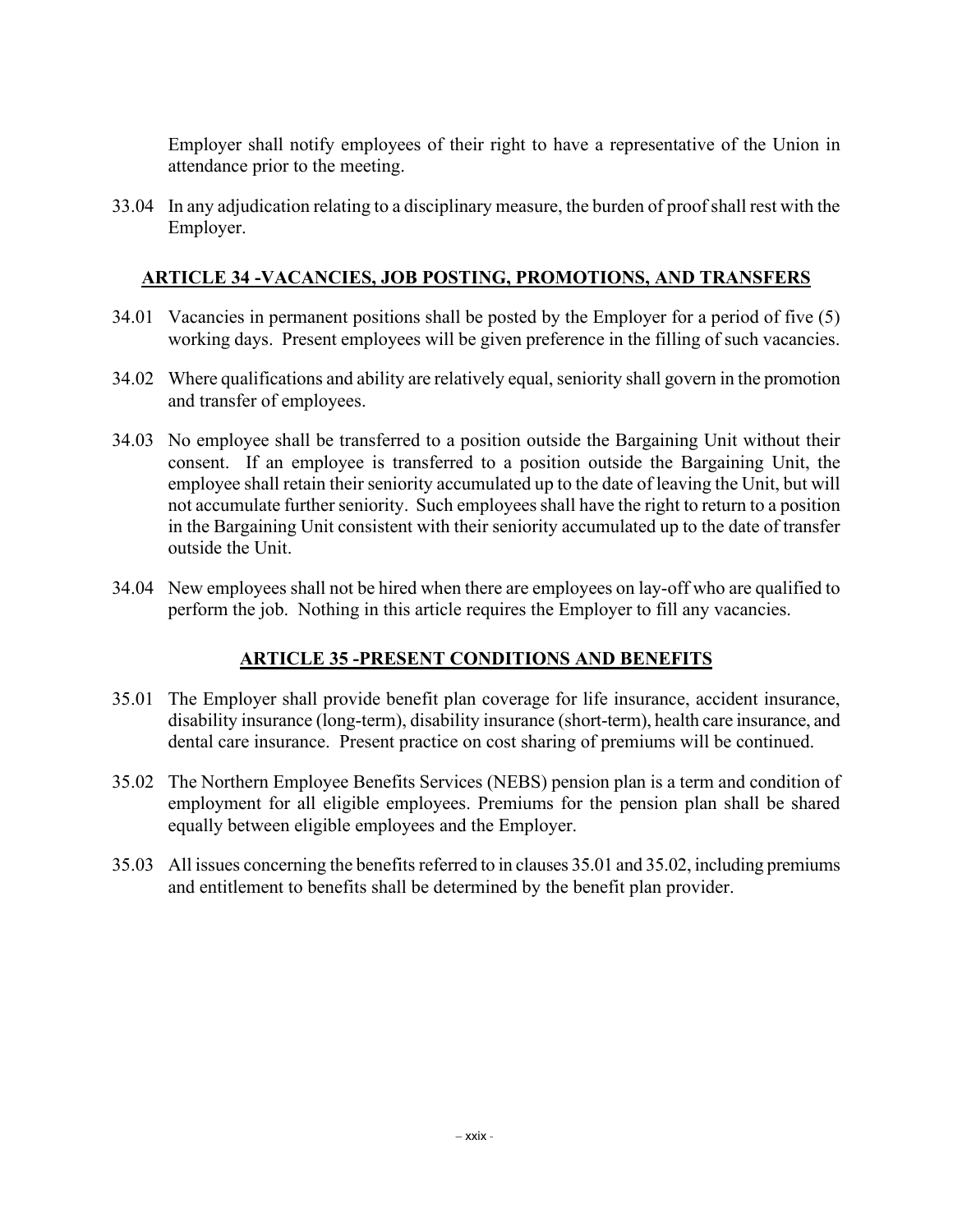### **ARTICLE 36 -PROMOTIONAL OPPORTUNITIES - PROBATIONARY EMPLOYEES**

36.01 A probationary employee shall be eligible to participate in job competitions in the same manner as non-probationary employees.

### **ARTICLE 37 -TRADES - TOOLS**

37.01 Trades employees who are required to use personal tools in the course of their employment shall receive an annual tool allowance.

The employee, when hired, shall be responsible for providing their own tools as normally associated with a Journey-level tradesperson and Apprentice tool kit.

Annual allowance amounts:

| Journey-level | \$250.00 |        |
|---------------|----------|--------|
| Apprentice    | \$100.00 | year 1 |
|               | \$200.00 | year 2 |

# **ARTICLE 38 -APPRENTICES AND TRAINEES**

38.01 Apprentice rates shall be based on a percentage of the appropriate journey-level tradesperson rate as follows:

#### Four Year Training Programs

| Year 1 | 55% |
|--------|-----|
| Year 2 | 65% |
| Year 3 | 75% |
| Year 4 | 85% |

#### Three Year Training Programs

| Year 1 | 60% |
|--------|-----|
| Year 2 | 70% |
| Year 3 | 80% |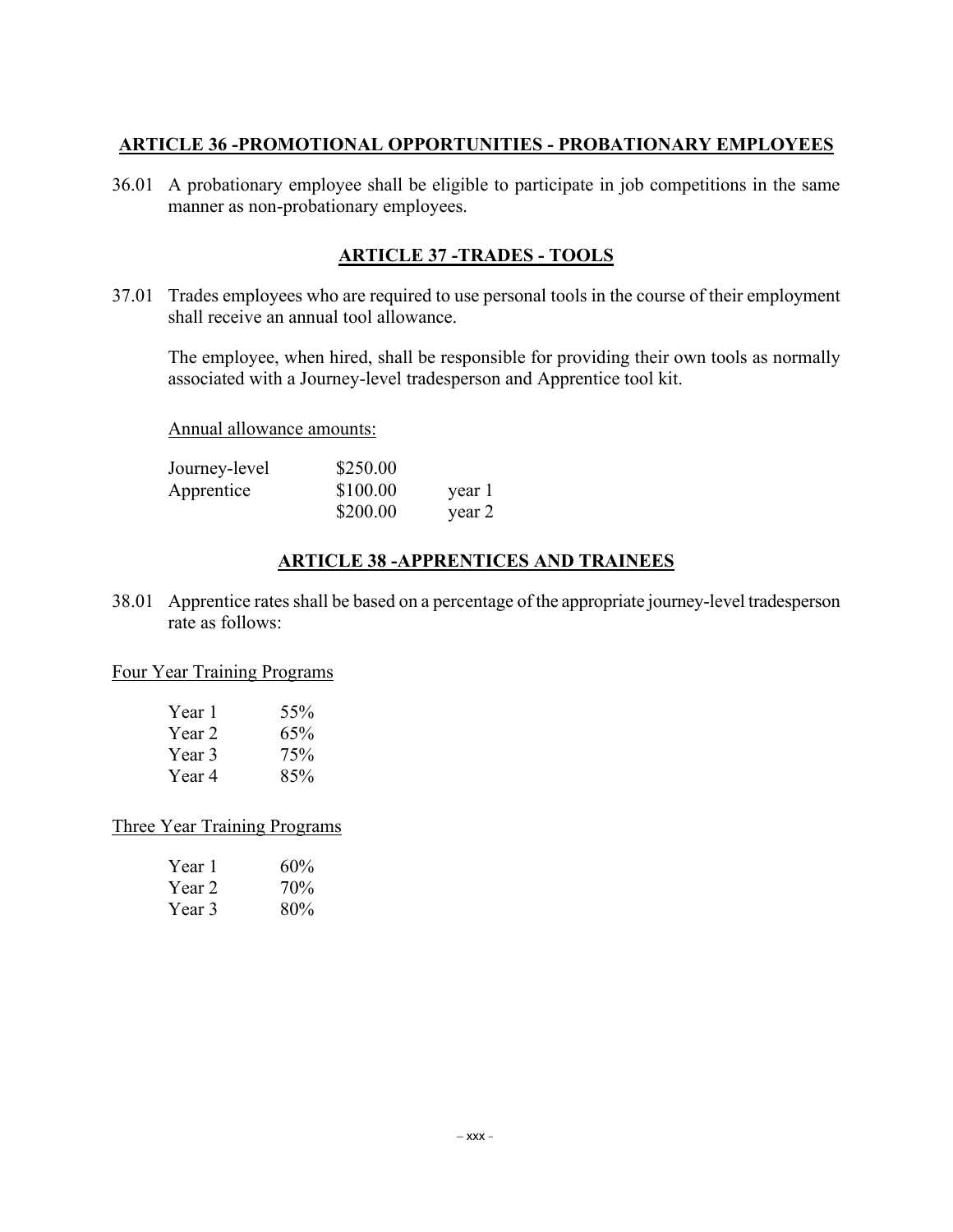#### Two Year Training Programs

| Year 1 | 65% |
|--------|-----|
| Year 2 | 80% |

#### One Year Training Programs

Year 1 70<sup>%</sup>

38.02 The Employer will pay one hundred percent (100%) of current wages only of an apprentice who is attending trades courses.

#### **ARTICLE 39 -LIABILITY**

39.01 The Employer shall ensure that liability insurance to cover employees under this Agreement is maintained.

### **ARTICLE 40 -WAGE RATES**

40.01 Rates of pay shall be according to Appendix A of this Agreement.

### **ARTICLE 41 -RE-OPENER OF AGREEMENT AND MUTUAL DISCUSSIONS**

#### Re-Opener of Agreement

41.01 This Agreement may be amended by mutual consent.

#### Mutual Discussions

41.02 The Employer and the Union acknowledge the mutual benefits to be derived from dialogue between the parties and are prepared to discuss matters of common interest.

### **ARTICLE 42 -DURATION AND RENEWAL**

- 42.01 The term of this Agreement shall be from April 1, 2018 to March 31, 2023. All terms of this Agreement shall take effect on the date of ratification, unless another date is specified.
- 42.02 Notwithstanding the preceding, the provisions of this Agreement, including the provisions for the adjustments of disputes in Article 28, shall remain in effect during the negotiations for its renewal and until the requirements of Section 89 of the Canada Labour code Part I have been met.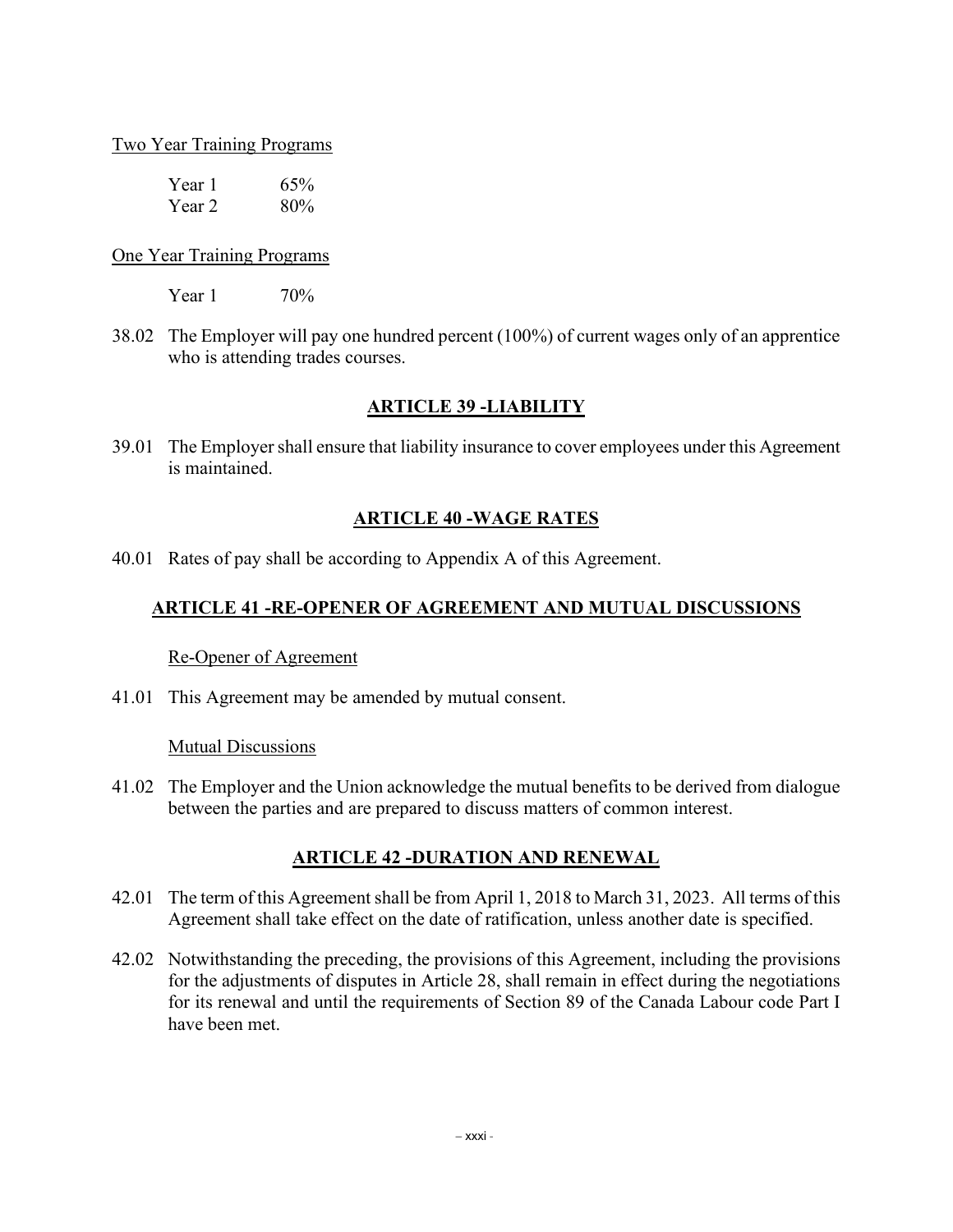- 42.03 Within four (4) months preceding the termination of this Agreement, either party may, by written notice, require the other party to commence bargaining collectively with a view to the conclusion, renewal or revision of the Collective Agreement.
- 42.04 Where notice to commence Collective Bargaining has been given under Clause 41.03, the Employer shall not without consent by the Union, increase or decrease salaries or alter any other term or condition of employment of employees in the Bargaining Unit which was in force on the day on which the notice was given until the requirements of Section 89 of the Canada Labour Code Part I have been met.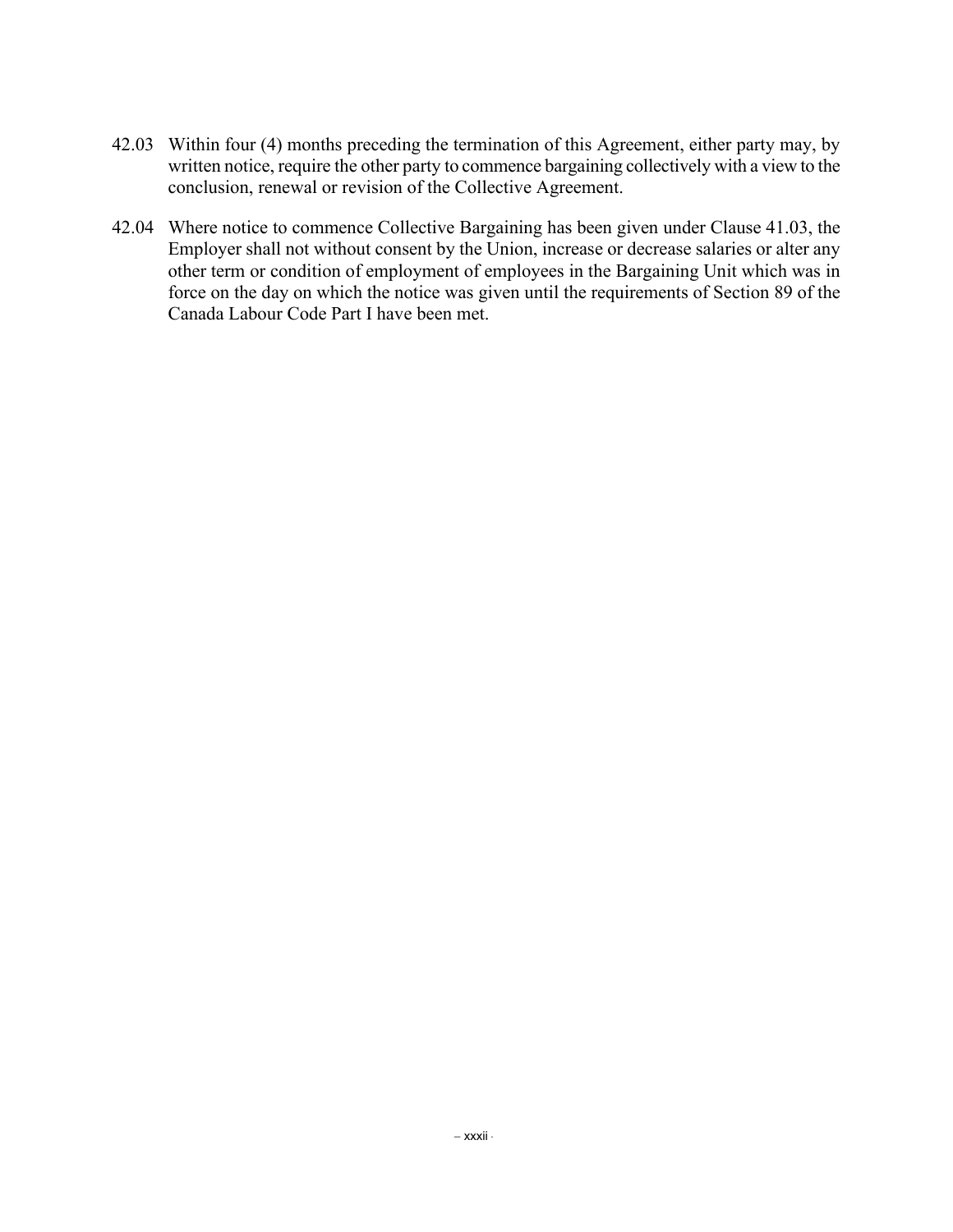## **APPENDIX A - RATES OF PAY**

#### **April 1st, 2018 – 1.25%**

|                                          | Step 1  | Step 2  | Step 3  | Step 4  | Step 5  | Step 6  |
|------------------------------------------|---------|---------|---------|---------|---------|---------|
| <b>Clerk/Receptionist</b>                | \$33.66 | \$34.53 | \$35.39 | \$36.25 | \$37.11 | \$37.96 |
| Tenant Relations Officer/Program Officer | \$41.12 | \$42.27 | \$43.32 | \$44.52 | \$45.71 | \$46.91 |
| Oil Burner Mechanic                      | \$47.12 | \$48.66 | \$50.22 |         |         |         |
| Carpenter                                | \$42.97 | \$44.26 | \$45.61 |         |         |         |
| Journey-level Housing Maintainer         | \$42.97 | \$44.26 | \$45.61 |         |         |         |
| Labourer                                 | \$31.30 |         |         |         |         |         |

#### **April 1st, 2019 – 1.50%**

|                                          | Step 1  | Step 2  | Step 3  | Step 4  | Step 5  | Step 6  |
|------------------------------------------|---------|---------|---------|---------|---------|---------|
| Clerk/Receptionist                       | \$34.16 | \$35.04 | \$35.92 | \$36.79 | \$37.66 | \$38.53 |
| Tenant Relations Officer/Program Officer | \$41.73 | \$42.91 | \$43.97 | \$45.19 | \$46.40 | \$47.61 |
| Oil Burner Mechanic                      | \$47.83 | \$49.39 | \$50.97 |         |         |         |
| Carpenter                                | \$43.62 | \$44.92 | \$46.30 |         |         |         |
| Journey-level Housing Maintainer         | \$43.62 | \$44.92 | \$46.30 |         |         |         |
| Labourer                                 | \$31.77 |         |         |         |         |         |

#### **April 1st, 2020 – 1.50%**

|                                                 | Step 1  | Step 2  | Step 3  | Step 4  | Step 5  | Step 6  |
|-------------------------------------------------|---------|---------|---------|---------|---------|---------|
| <b>Clerk/Receptionist</b>                       | \$34.67 | \$35.57 | \$36.46 | \$37.34 | \$38.23 | \$39.11 |
| <b>Tenant Relations Officer/Program Officer</b> | \$42.36 | \$43.55 | \$44.63 | \$45.87 | \$47.10 | \$48.33 |
| Oil Burner Mechanic                             | \$48.55 | \$50.13 | \$51.74 |         |         |         |
| Carpenter                                       | \$44.27 | \$45.59 | \$46.99 |         |         |         |
| Journey-level Housing Maintainer                | \$44.27 | \$45.59 | \$46.99 |         |         |         |
| Labourer                                        | \$32.24 |         |         |         |         |         |

#### **April 1st, 2021 – 2.00%**

|                                          | Step 1  | Step 2  | Step 3  | Step 4  | Step 5  | Step 6  |
|------------------------------------------|---------|---------|---------|---------|---------|---------|
| Clerk/Receptionist                       | \$35.37 | \$36.28 | \$37.19 | \$38.09 | \$38.99 | \$39.89 |
| Tenant Relations Officer/Program Officer | \$43.21 | \$44.42 | \$45.53 | \$46.78 | \$48.04 | \$49.29 |
| Oil Burner Mechanic                      | \$49.52 | \$51.13 | \$52.77 |         |         |         |
| Carpenter                                | \$45.15 | \$46.51 | \$47.93 |         |         |         |
| Journey-level Housing Maintainer         | \$45.15 | \$46.51 | \$47.93 |         |         |         |
| Labourer                                 | \$32.89 |         |         |         |         |         |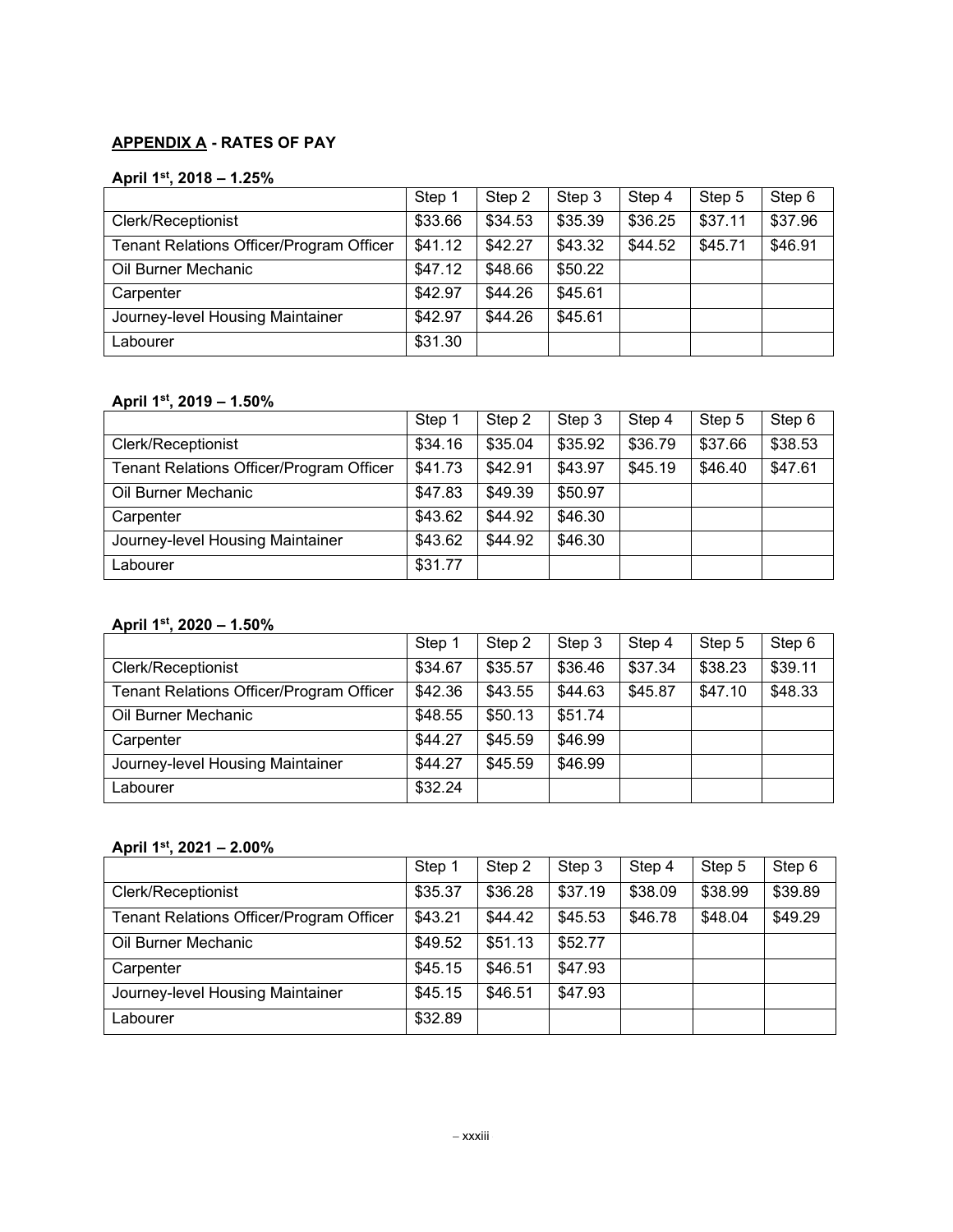#### **April 1st, 2022 – 2.00%**

|                                          | Step 1  | Step 2  | Step 3  | Step 4  | Step 5  | Step 6  |
|------------------------------------------|---------|---------|---------|---------|---------|---------|
| Clerk/Receptionist                       | \$36.07 | \$37.01 | \$37.93 | \$38.85 | \$39.77 | \$40.69 |
| Tenant Relations Officer/Program Officer | \$44.07 | \$45.31 | \$46.44 | \$47.72 | \$49.00 | \$50.28 |
| Oil Burner Mechanic                      | \$50.51 | \$52.16 | \$53.83 |         |         |         |
| Carpenter                                | \$46.06 | \$47.44 | \$48.89 |         |         |         |
| Journey-level Housing Maintainer         | \$46.06 | \$47.44 | \$48.89 |         |         |         |
| Labourer                                 | \$33.54 |         |         |         |         |         |

NOTE: An employee holding one of the above positions where there is a minimum and a maximum rate of pay shall be granted increases in pay on their anniversary date of employment until they reach the maximum rate for the position. Such pay increases shall be dependent on satisfactory performance of the duties of the position by the employee and for the purposes of such pay increases, the performance of the employee shall be reviewed and where an increment is to be delayed or withheld the employee shall be notified two weeks in advance of the increment date. The placement of a new employee on either scale shall not be subject to grievance proceedings.

Salary placement for the following positions will be allocated by application of the following criterion:

- (a) With Certificate Employees possessing a valid certificate of ability for the position that is recognized in the Northwest Territories shall be entitled to a Pay Step 3 rate.
- (b) Without Certificate Employees not possessing a valid recognized certificate of ability for the position shall be entitled to a Pay Step 1, 2, or 3 rate as determined by the Employer based on their level of proficiency and experience.